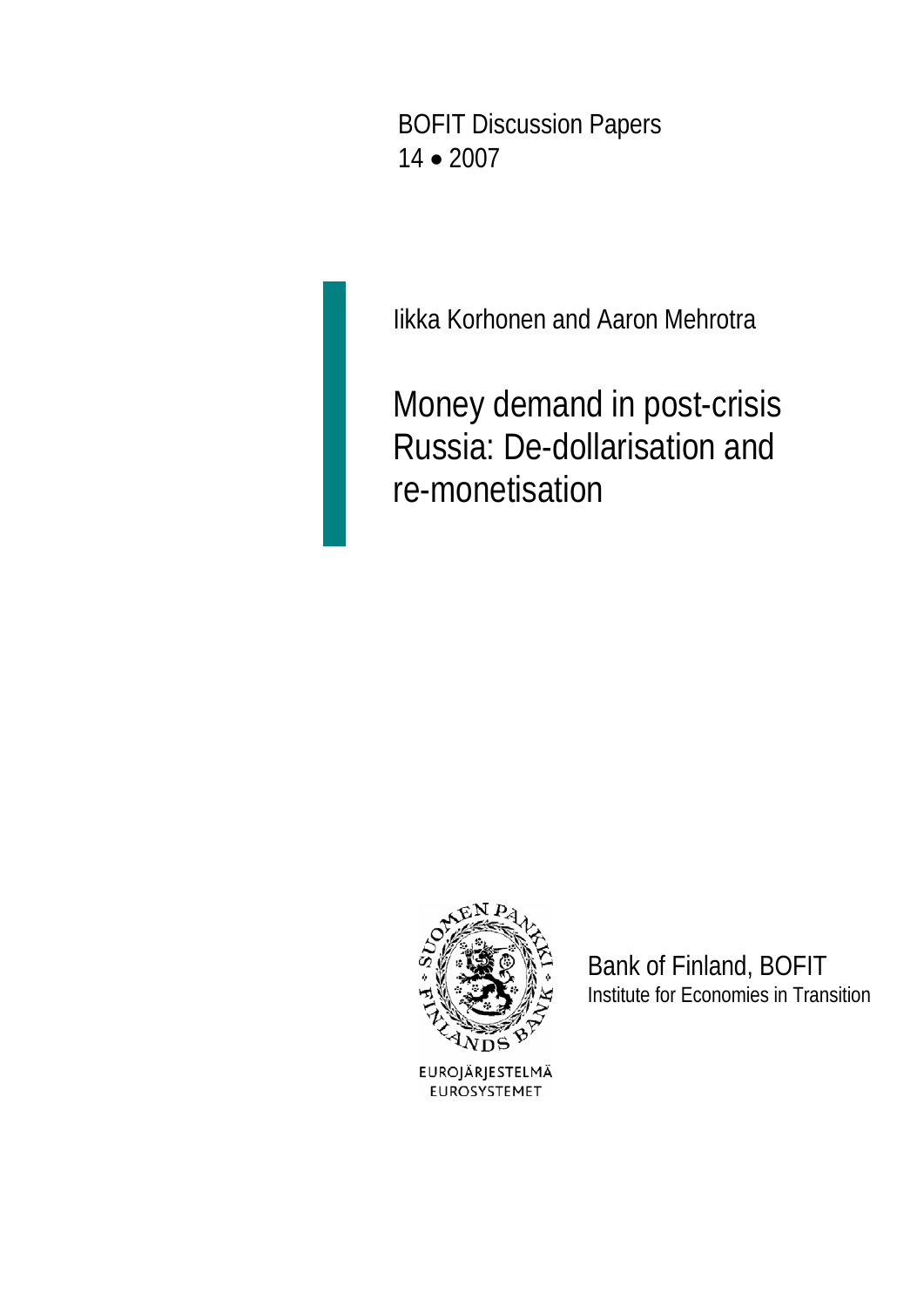BOFIT Discussion Papers Editor-in-Chief Iikka Korhonen

BOFIT Discussion Papers 14/2007 29.6.2007

Iikka Korhonen and Aaron Mehrotra: Money demand in post-crisis Russia: De-dollarisation and re-monetisation

ISBN 978-952-462-875-0 ISSN 1456-5889 (online)

This paper can be downloaded without charge from http://www.bof.fi/bofit or from the Social Science Research Network electronic library at http://ssrn.com/abstract\_id=1023526

Suomen Pankki Helsinki 2007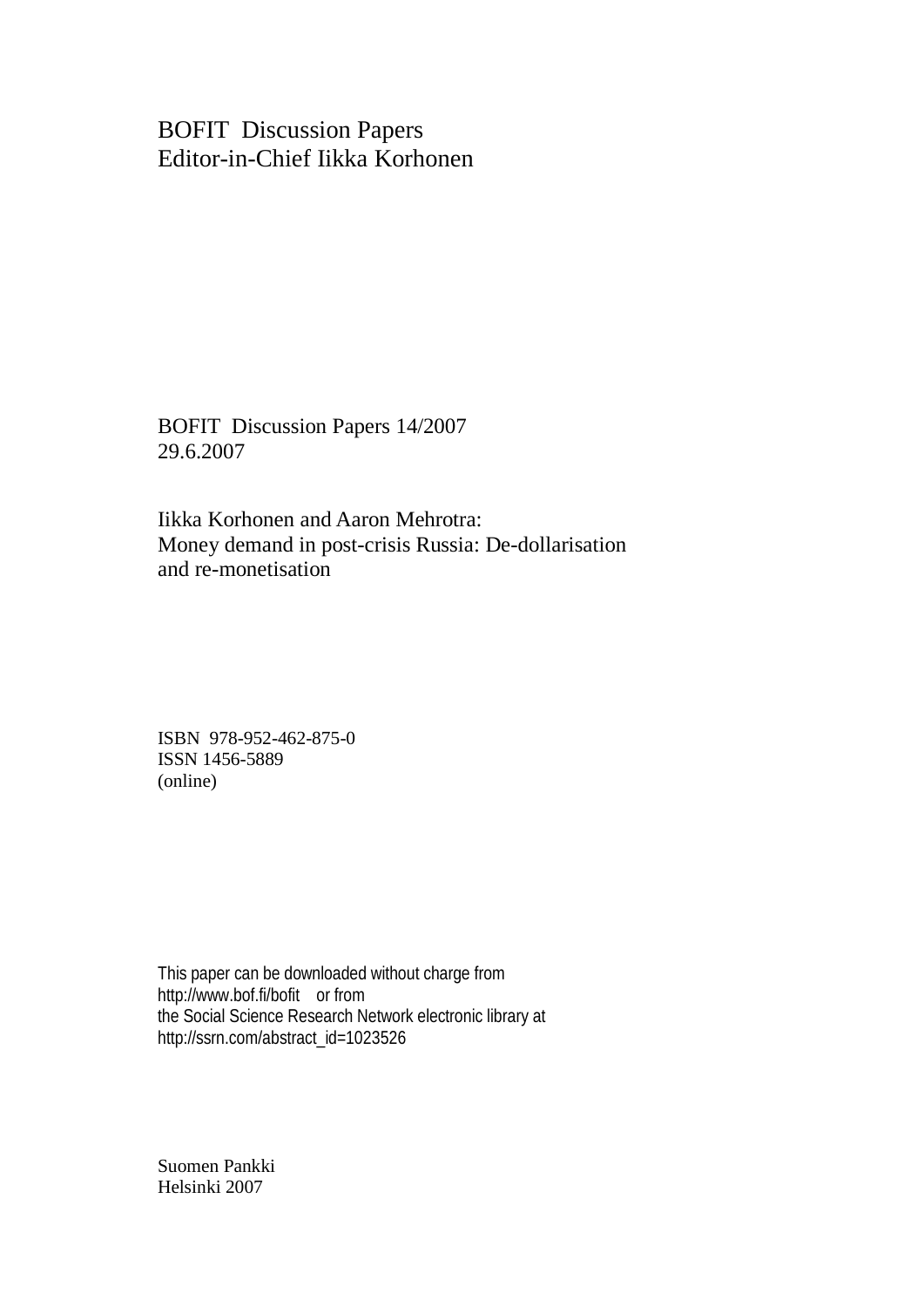# Contents

| $\mathbf{1}$   |                                                                                   |    |
|----------------|-----------------------------------------------------------------------------------|----|
| 2              | Description and selective literature survey of Russian monetary policy during the |    |
| 3              |                                                                                   |    |
| $\overline{4}$ |                                                                                   |    |
| 5              |                                                                                   |    |
|                |                                                                                   |    |
|                |                                                                                   | 29 |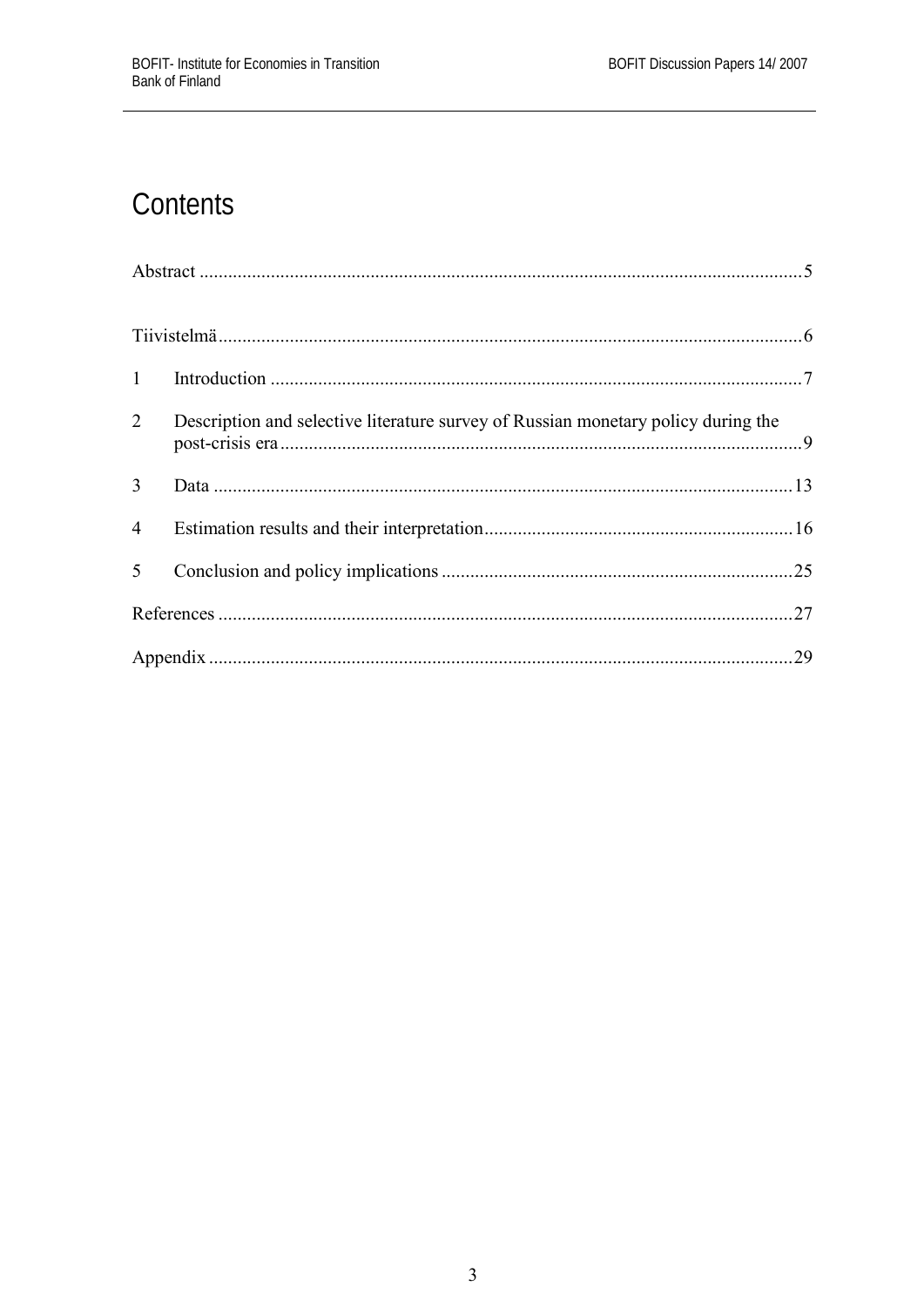All opinions expressed are those of the authors and do not necessarily reflect the views of the Bank of Finland.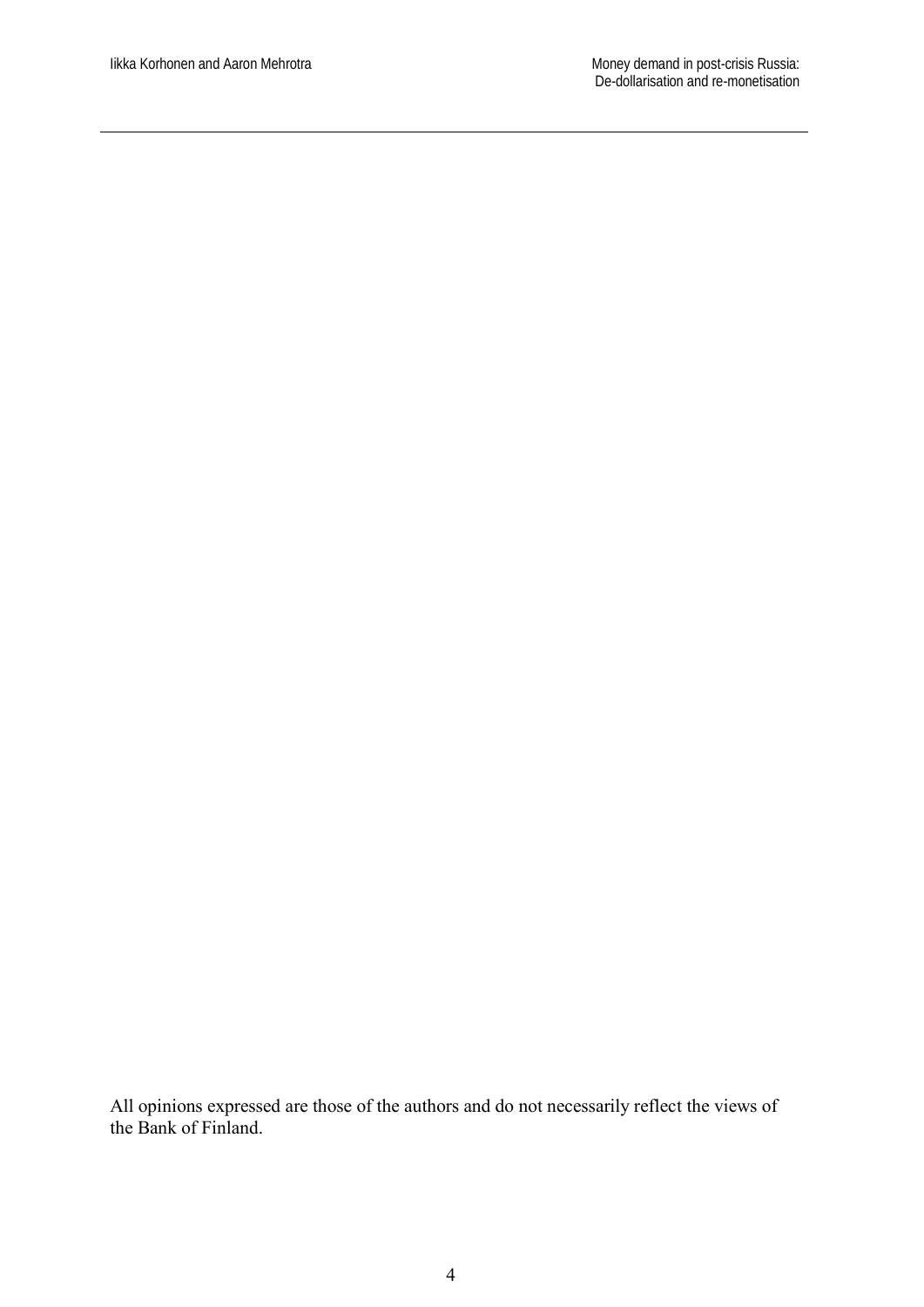# Iikka Korhonen\* and Aaron Mehrotra\*\*

# Money demand in post-crisis Russia: De-dollarisation and re-monetisation

# **Abstract**

Estimating money demand functions for Russia following the 1998 crisis, we find a stable money demand relationship when augmented by a deterministic trend signifying falling velocity. As predicted by theory, higher income boosts demand for real rouble balances and the income elasticity of money is close to unity. Inflation affects the adjustment towards equilibrium, while broad money shocks lead to higher inflation. We also show that exchange rate fluctuations have a considerable influence on Russian money demand. The results indicate that Russian monetary authorities have been correct in using the money stock as an information variable and that the strong influence of exchange rate on money demand is likely to continue despite de-dollarisation of the Russian economy.

Key words: money demand, vector error correction models, dollarisation, Russia JEL codes: E31, E41, E51, P22

Acknowledgements: We wish to thank Markus Lahtinen, Alexey Ponomarenko and Jouko Rautava for their helpful comments on several versions of this paper. We are also grateful to the participants at the 29<sup>th</sup> Annual Meeting of the Finnish Society for Economic Research and internal seminars at the central banks of Russia and Finland.

 $\overline{\phantom{a}}$  , where  $\overline{\phantom{a}}$  , where  $\overline{\phantom{a}}$  , where  $\overline{\phantom{a}}$ 

<sup>\*</sup> Iikka Korhonen; E-mail: iikka.korhonen@bof.fi, Aaron Mehrotra, E-mail: aaron.mehrotra@bof.fi \*\* Bank of Finland Institute for Economies in Transition (BOFIT)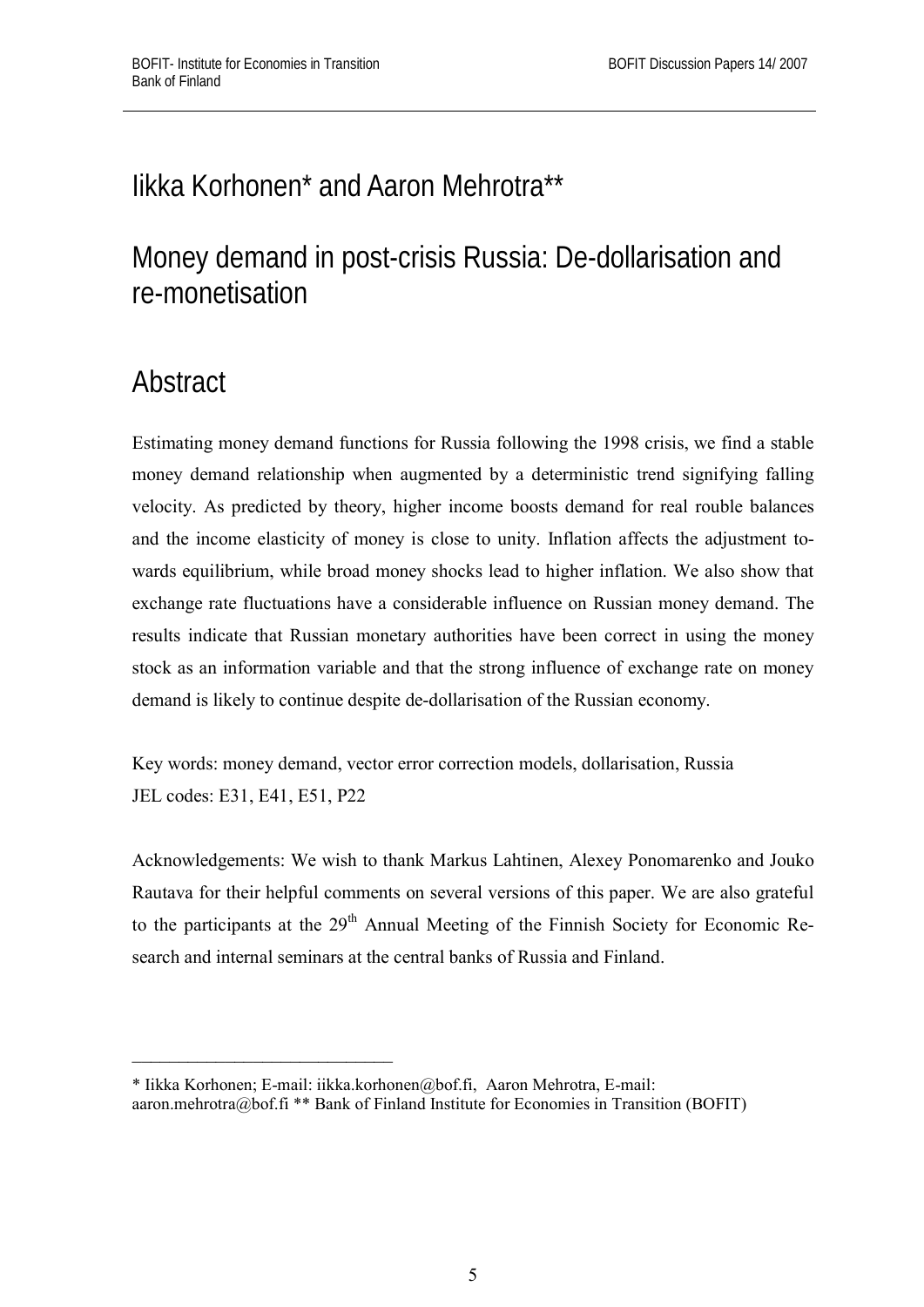## Iikka Korhonen and Aaron Mehrotra

# Money demand in post-crisis Russia: De-dollarisation and re-monetisation

## **Tiivistelmä**

Tässä tutkimuksessa estimoidaan Venäjää koskevia rahan kysyntäyhtälöitä vuoden 1998 talouskriisin jälkeiselle ajanjaksolle. Kun estimoitavaan relaatioon lisätään vähenevä trendi, joka osoittaa rahan kiertonopeuden hidastuneen Venäjällä, tutkimuksessa löydetään vakaa rahan kysyntäyhtälön. Kuten teoria ennustaa, tulojen kasvu lisää reaalisen rahan kysyntää ja rahan tulojousto on lähellä yhtä. Inflaatio vaikuttaa siihen, miten estimoitu systeemi hakeutuu takaisin tasapainoon. Tulokset antavat aiheen olettaa, että Venäjän rahaviranomaiset ovat olleet oikeassa kiinnittäessään huomiota rahan määrän muutoksiin rahapolitiikan formuloinnissa. Lisäksi näyttää siltä, että valuuttakurssin vaikutus rahan kysyntään jatkuu, vaikka dollarisaatio onkin vähentynyt Venäjällä.

Asiasanat: rahan kysyntä, vektorivirheenkorjausmallit, dollarisaatio, Venäjä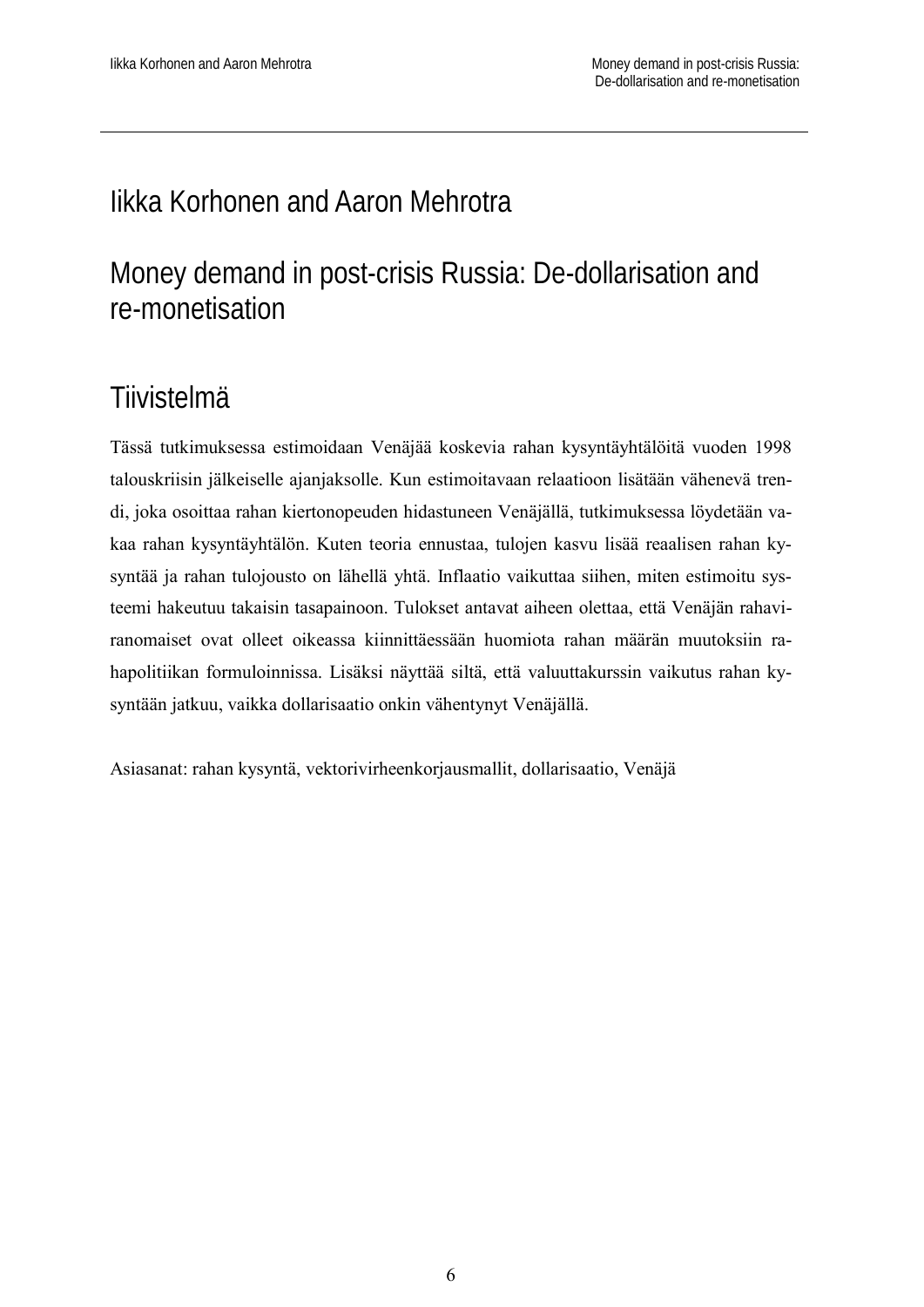## 1 Introduction

The role of the exchange rate in monetary policy remains significant for many small open economies as well as larger emerging market countries that traditionally have been extensively dollarised. In the following discussion, we assess the effects of exchange rate on money demand in Russia. Russia's economy was heavily dollarised until recently, when its economic policies gained a degree of credibility. Given that similar developments have taken place in many emerging market countries following the financial crises of the late 1990s, it is our hope that the case of Russia may highlight important features common to other emerging economies.

 The Russian economy has undergone substantial changes since the August 1998 economic and financial crises. Economic growth resumed fairly soon after the rouble's drastic devaluation and a rebound in world energy prices. Rapid economic growth and soaring commodity prices have helped push Russia's government finances into strong surplus after a prolonged period of public sector deficits. The changes in the sphere of exchange rate and monetary policy, while less apparent, have also been profound. Prior to the August 1998 crisis, the rouble was pegged fairly tightly to the US dollar. Since the crisis and the failure of the exchange rate peg, the lynchpin of the Central Bank of Russia's (CBR) stabilisation efforts, the CBR has avoided explicit exchange rate targets. It has, nevertheless, influenced changes in the rouble exchange rate quite heavily. At the same time, the CBR has had a target band for inflation. However, this target has usually been overshot, as the CBR has given precedence to maintaining the nominal exchange rate close to a desired level.

In this paper, we estimate money demand functions for the post-crisis period for Russia. The evolution of the monetary policy regime over eight post-crisis years provides sufficient data to test econometrically for the presence of a stable money demand function. Several interesting research questions – all with clear policy implications – can be assessed within this framework. First, we can assess whether a stable money demand function can be said to even exist. We know that Russian households and companies have shown increasing trust in their currency and banks in recent years, which has led to a remonetisation of the economy. But can we find a statistically significant and stable relationship among money, prices, income and other relevant variables in such an environment? If so, does, for example, income elasticity of money demand differ from the values typically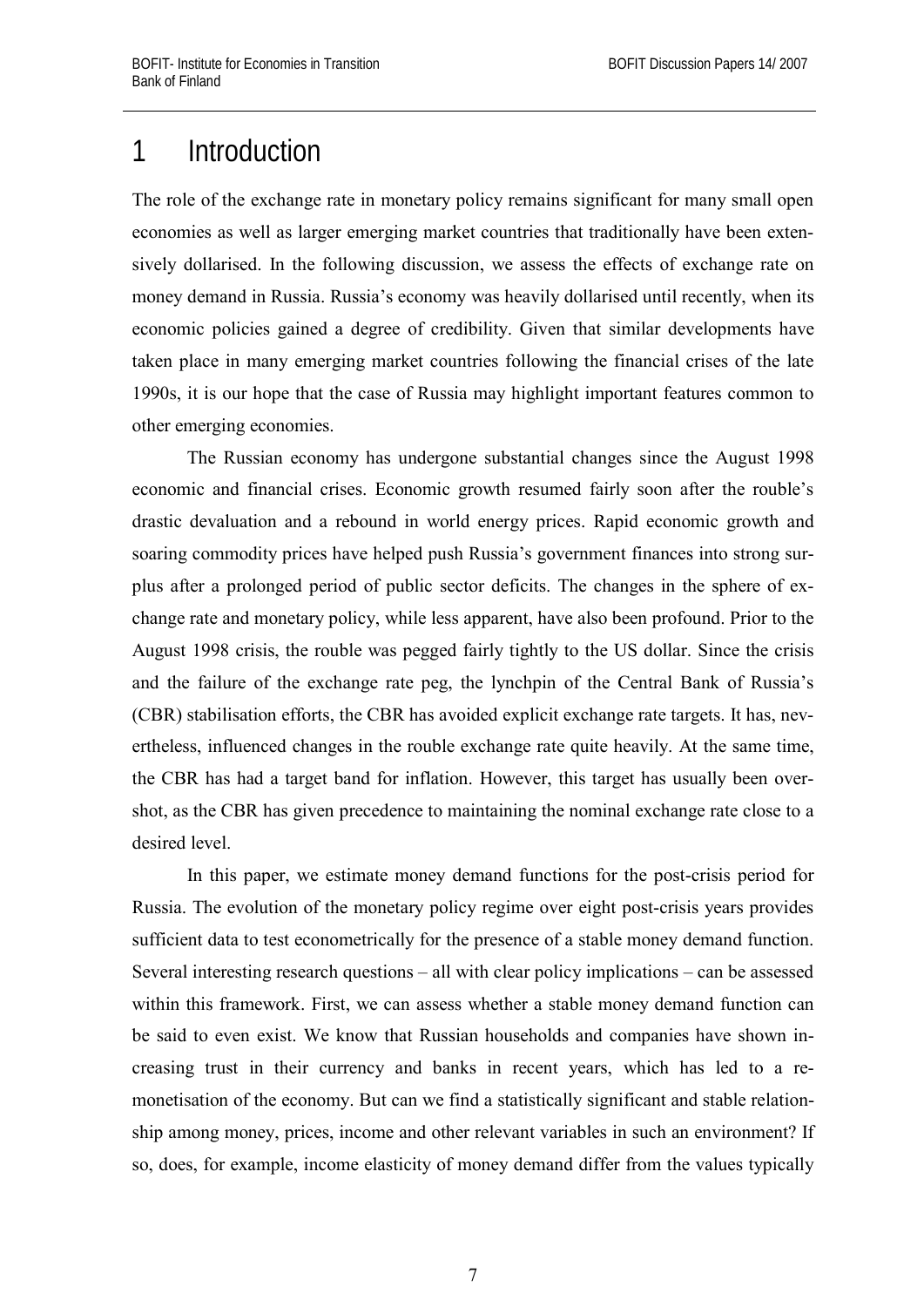found in more mature economies? Second, we are interested in the role of foreign exchange in Russian money demand. Even though the demand for rouble deposits has clearly increased, foreign currency (especially US dollar) holdings of Russian residents remain large. We want to know whether the exchange rate has an effect on rouble money demand in Russia. Presumably, the larger the absolute value of this influence, the higher the remaining degree of dollarisation. This would justify a large role for the exchange rate in the conduct of monetary policy. This is likely the case also in other emerging market economies, where the exchange rate continues to play a significant role in the setting of monetary policy.

To answer these questions, we first look for a cointegrating relationship among the real rouble money stock, an indicator for GDP and various proxies for the opportunity cost of holding money. We find that when these variables are augmented by a trend, a stable long-run relationship among them seems to exist. This relationship can be interpreted as a money demand function, while the trend variable captures the monetary deepening we see in post-crisis Russia. We also see that including the exchange rate variable is supported by the data. Next, we employ a vector error correction model to study the impulse responses of our estimated system. It appears that exchange rate depreciation decreases the demand for real rouble balances. A positive shock to the money stock eventually increases inflation. These results suggest that money can serve as a useful indicator of future inflation pressures, and that the exchange rate continues to exert influence on money demand in Russia. Higher oil prices also induce appreciation of the currency.

The novelty of this analysis is that we concentrate solely on the post-crisis data, which allows us to draw more relevant policy conclusions. We also include as an opportunity cost variable several indicators of the exchange rate, including the expected change in the rouble exchange rate, derived from the spot and forward rates. This provides a clearer indication of the significance of exchange rate movements for rouble money demand.

The paper is structured as follows. In section two, we present a brief outline of Russia's monetary policy during the post-crisis era, and review the existing literature on money demand in Russia. Section three presents the data and an examination of the time series. In the fourth section, we perform our estimations and discuss the results. Section five notes some key policy conclusions.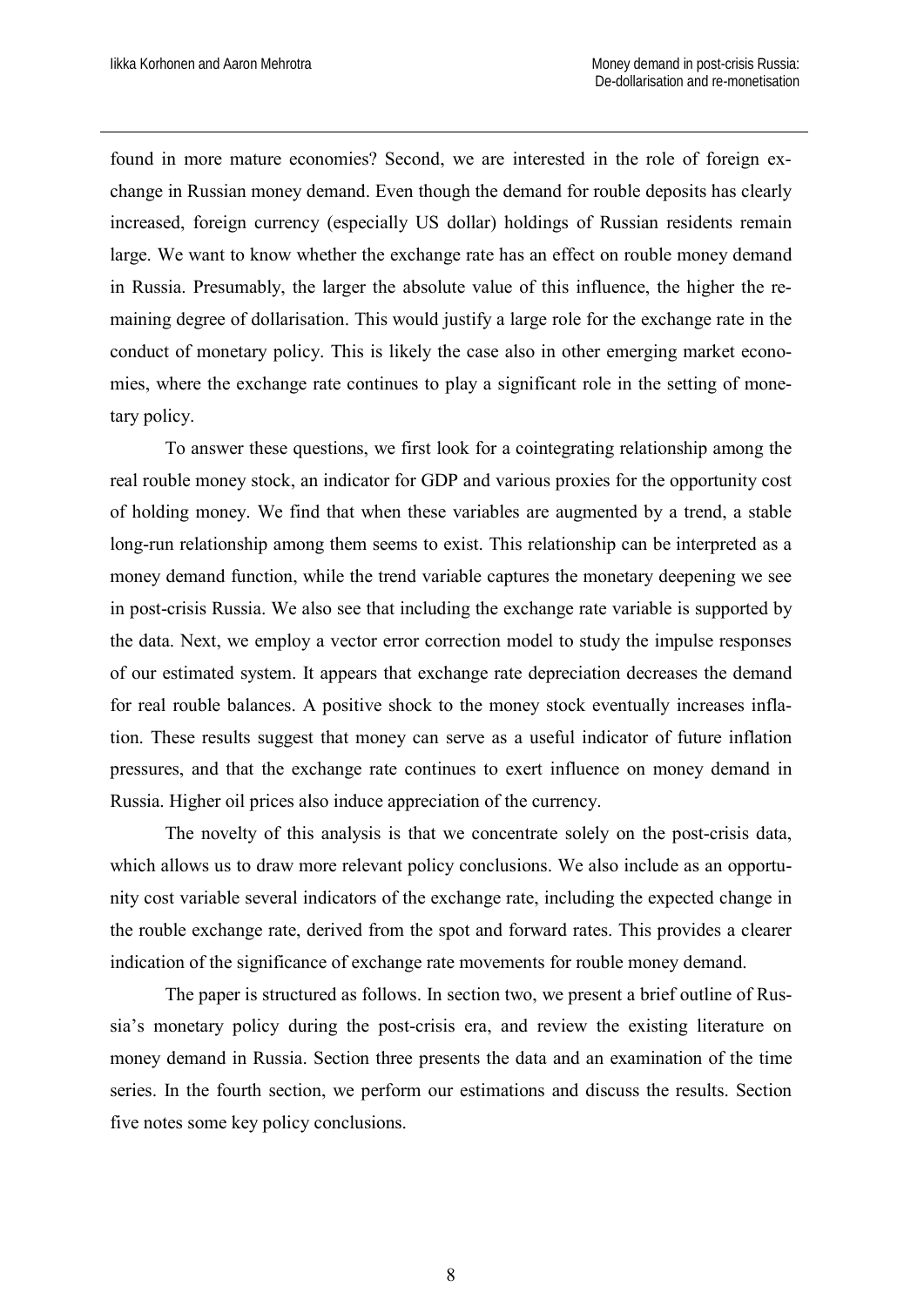# 2 Description and selective literature survey of Russian monetary policy during the post-crisis era

The August 1998 financial crisis caused more than an abandonment of fixed peg for the rouble, it forced the Russian government to reschedule its loan commitments, an act tantamount to partial default on its debts. Many commercial banks went under, some of them owning substantial sums of money to foreign investors who had hedged their rouble risks by selling rouble forwards contracts. The underlying cause of the crisis was the inability of the Russian government to balance its finances. A vicious circle of increased domestic and international borrowing at ever-higher interest rates ended when the supply of external financing dried up. Russia was forced to abandon the fixed exchange rate and reschedule its loan commitments. Sutela (2000) provides a discussion concerning the crisis and the events leading up to it. Figure 1 shows the sharp depreciation of the rouble in 1998 and its subsequent stabilisation.



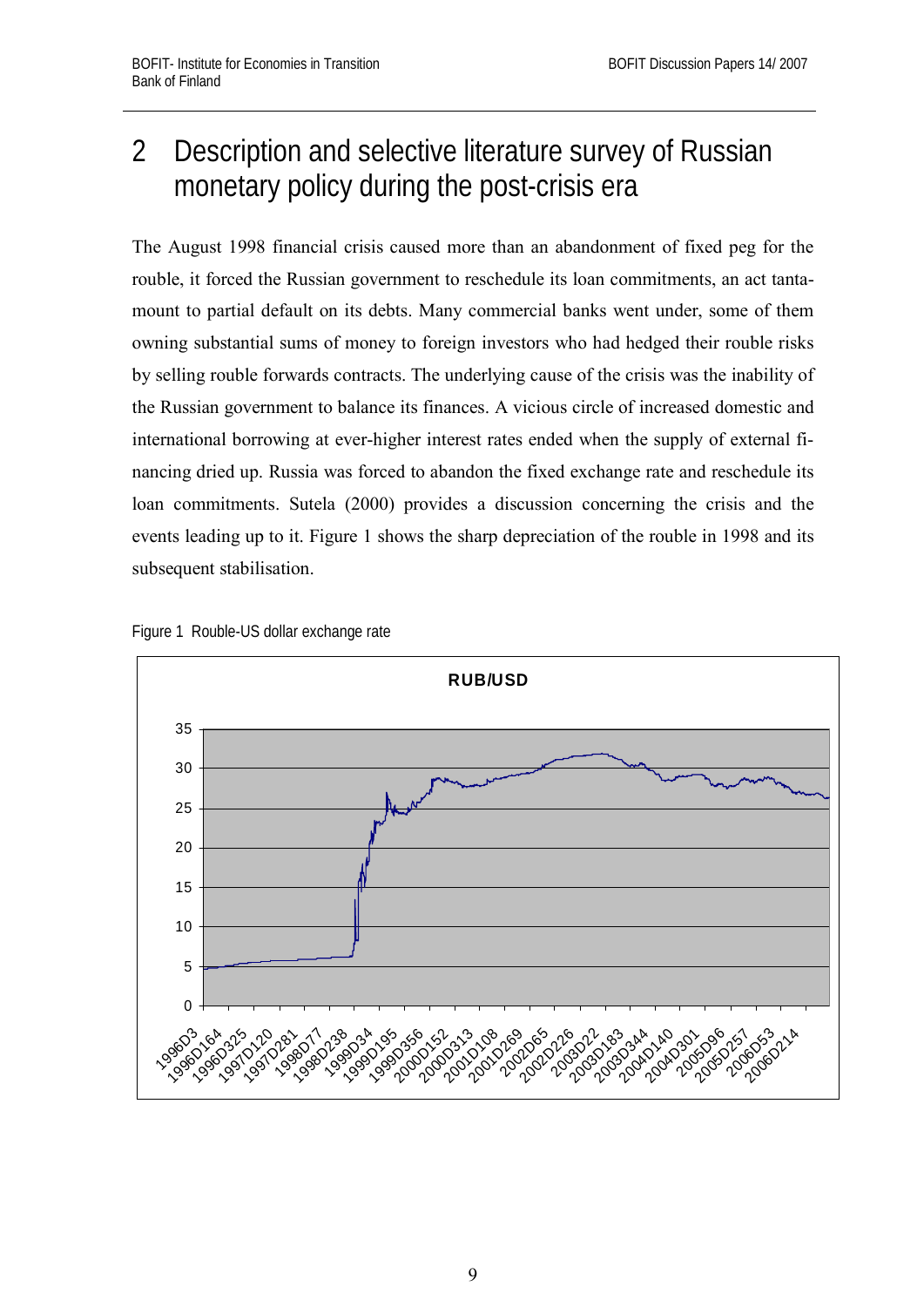The collapse made it clear an alternative regime was needed for monetary and exchange rate policies. The adopted (and current) regime might be described as a hybrid between inflation targeting and managed float. In its annual *Guidelines for the Single State Monetary Policy*, the CBR specifies the inflation target for the next year and includes a forecast range for growth of rouble money stock (M2). Table 1 lists these inflation targets and money growth projections, as well as actual outcomes, for 1999-2006. It is difficult to characterise conduct of monetary policy in the period as straightforward. The lack of monetary policy instruments and underdeveloped interbank markets compelled the CBR to rely heavily on foreign exchange interventions. The CBR announces annual ceilings for appreciation of the real rouble rate. During the post-crisis era Russian monetary policy has been helped in fighting inflation by the fiscal authorities. Strong budget surpluses and – especially from 2004 onwards – growth of the Stabilisation Fund have helped to regulate liquidity in the economy.

Keller and Richardson (2003) provide an overview of nominal anchors in the CIS countries. They find that almost all CIS countries, even if they claim to have floating exchange rates, are heavily involved in managing the external values of their currencies. This reliance on exchange rate interventions as the main instrument of monetary policy is partly explained by high degrees of dollarisation. The authors conclude that as inflation expectations decline and de-dollarisation gathers pace, other nominal anchors may become more optimal. Even so, direct inflation targeting appears to be out of reach to these central banks for a while.

|      | Year-end inflation target                    | Inflation outcome | Year-end M2 growth                 | M <sub>2</sub> growth outcome     |
|------|----------------------------------------------|-------------------|------------------------------------|-----------------------------------|
|      |                                              |                   | projection                         |                                   |
| 1999 | 30%                                          | 36.5%             | 18-26%                             | 57.2%                             |
| 2000 | 18%                                          | 20.2%             | $21 - 25%$                         | 58.9%                             |
| 2001 | $12 - 14%$                                   | 18.6%             | 27-34%                             | $40.1\%$                          |
| 2002 | $12 - 14\%$                                  | 15.1%             | 22-28%                             | 32.3%                             |
| 2003 | $10-12%$                                     | $12.0\%$          | $20 - 26%$                         | 45.9%                             |
| 2004 | $8-10%$                                      | 11.7%             | $19 - 25%$                         | 35.8%                             |
| 2005 | $8.5\%$ (original, later revised to $11\%$ ) | 10.9%             | 19-28% (target for base)<br>money) | 30.0% (outcome for<br>base money) |
| 2006 | 8.5%                                         | $9.0\%$           | 19-28%                             | 40.5%                             |

Table 1 Inflation targets and M2 growth projections of the Central Bank of Russia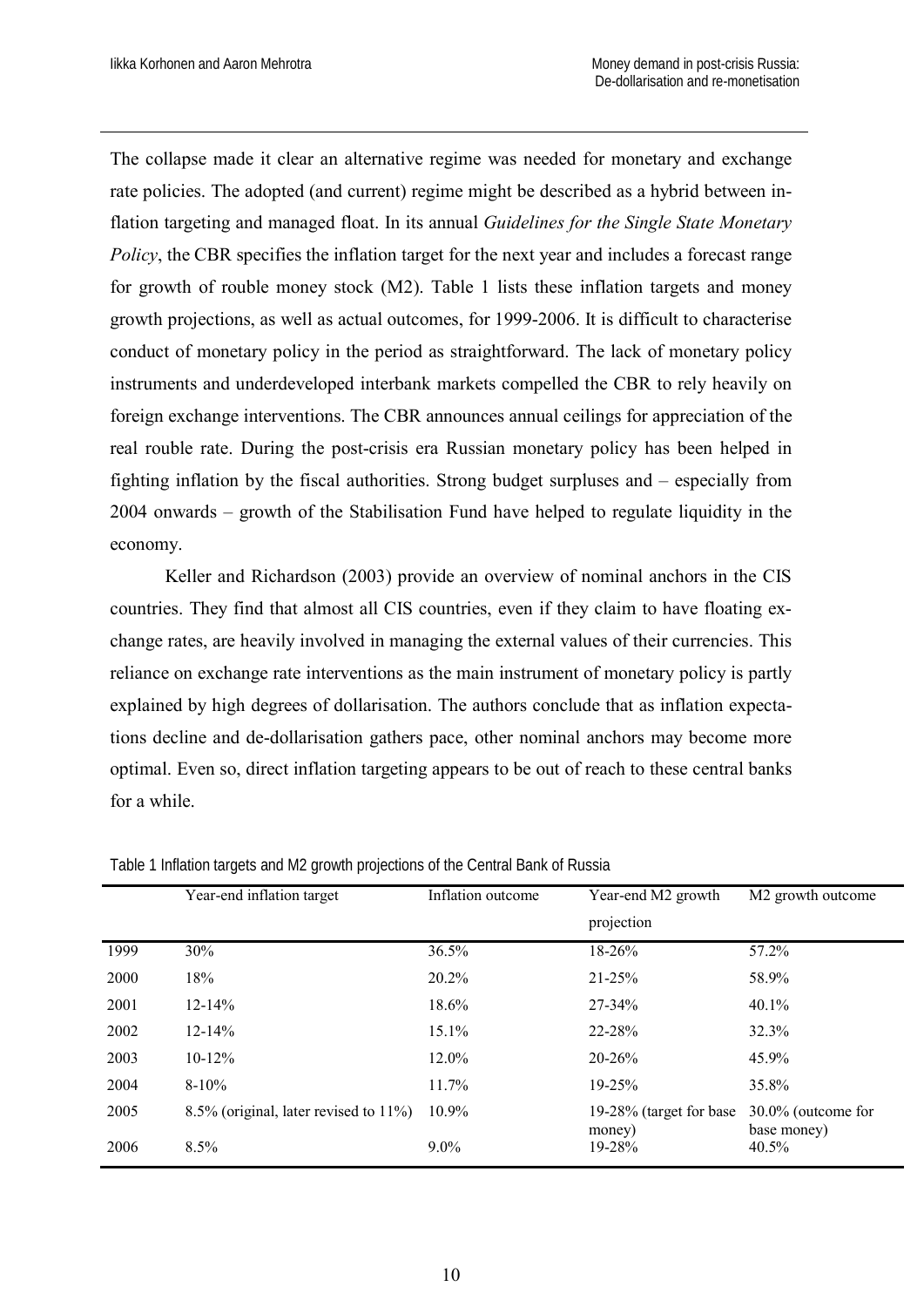Previous research on money demand and prices in Russia includes a traditional money demand function approach along with estimation of various monetary policy rules. With a single exception, none of the studies reviewed here concentrate on the post-crisis period.

Nikolić (2000) estimates several models of inflation for Russia using data from the pre-crisis period. As one would expect, he finds that money Granger-causes inflation. However, the findings also suggest inflation may Granger-cause growth of the broad money stock, which would make strict control of monetary aggregates difficult for the central bank. In addition, velocity was highly volatile during the pre-crisis period, compounding the difficulties in implementing stabilising monetary policy.

Oomes and Ohnsorge (2005) augment traditional money demand functions by including estimates of foreign cash holdings in the monetary aggregates. When testing for cointegration between the monetary aggregate, output variable, deposit interest rate and exchange rate change, they find the most stable long-run relationship for the specification where both foreign currency deposits and cash holdings are included in the broad money aggregate. Under this specification, the coefficients on industrial production and deposit rate are significant and have expected signs. The exchange rate is, as expected, not significant when foreign currency holdings are included in the monetary aggregate. In the specifications with only the rouble money stock, the exchange rate change is always significant and a faster rate of depreciation decreases the demand for rouble balances.

Vymyatnina (2006) studies the monetary transmission mechanism in Russia between July 1995 and September 2004. The hypothesis is that demand for real rouble balances depends on income (proxied by real total trade), opportunity cost of holding money (proxied by an interbank interest rate) and the exchange rate against the US dollar. A cointegrating relationship is estimated among the variables, and all have expected signs in the specification. Higher interest rates decrease the demand for money, as does a weaker rouble. However, this cointegration relationship appears to be unstable, especially around the time of the 1998 crisis and from 2002 onwards. Estimating a single model for the whole data sample fails to pick up the deepening monetisation of the Russian economy of recent years (see Kim and Pirttilä, 2004). While the relatively long sample obviously yields more observations, the inclusion of the 1998 crisis complicates interpretation of the obtained coefficients.

Esanov et al. (2006) estimate several monetary policy rules for Russia for the period 1993/4-2002. Although this is not exactly the same as estimating money demand func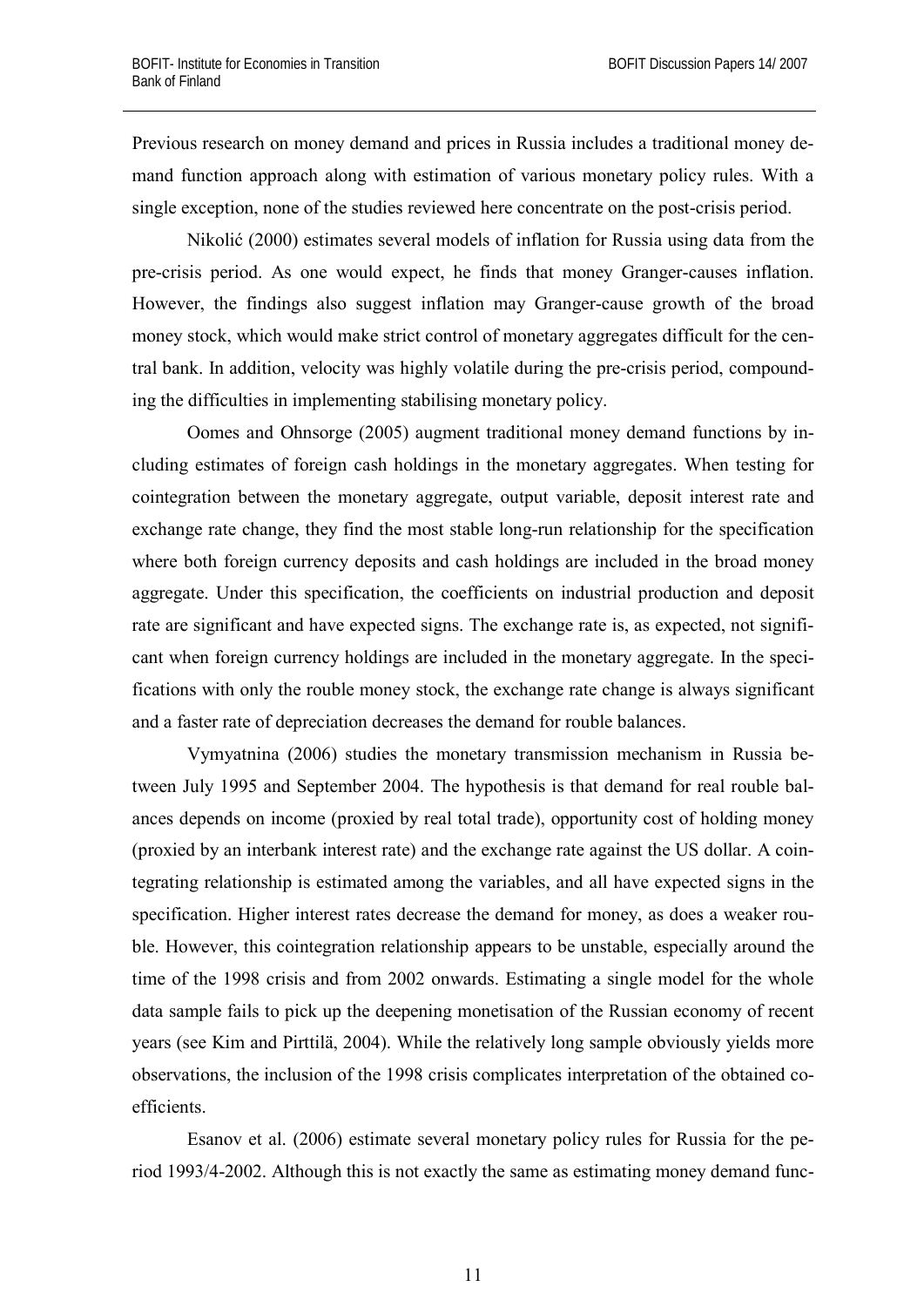tions, the exercise is relevant. For example, the McCallum rule for monetary policy determines the growth of monetary base by the target and actual rates of growth of the nominal GDP as well as the change in velocity. In addition, the authors use the USD exchange rate in estimating both McCallum and Taylor monetary policy rules, as we do when estimating money demand functions for Russia. Esanov et al. also estimate a hybrid Ball rule for Russian monetary policy. They conclude that the McCallum rule, where monetary base is the policy instrument, best fits the data for the period. On one hand, the CBR has always paid attention to the monetary aggregates as evidenced by its public forecasts for M2 growth. This would make the result plausible. On the other hand, the exchange rate has figured prominently in CBR policy, both before and after the 1998 crisis. Furthermore, changes in velocity have meant that growth of the money stock has consistently overshot its target band in the post-crisis era. Yet the authors do not consider a policy rule where the exchange rate is the policy variable. Interpretation of the results is made all the more challenging by the presence of the large shifts in the levels of many variables following the 1998 financial crisis and despite the best efforts of the authors to control for this with dummy variables.

Ponomarenko (2007) estimates an error correction money demand function for Russia using real M2 as the dependent variable between March 1999 and September 2006. In the long-run specification the income variable is domestic absorption (household consumption, fixed capital formation and government consumption). The income elasticity of money seems to be quite high – over 2.5. An increase in the deposit rate is found to decrease the demand for money. This study uses a comparable sample period to our estimations, but differs in its choice of variables. In addition, it is estimated in a single equation framework, whereas we utilise a systems approach.

From the studies reviewed here, it appears that a money demand relation can also be found for Russia, even with the complications from widespread dollarisation and the August 1998 financial crisis. Nevertheless, it is apparent that these factors have introduced a large degree of uncertainty into the empirical results. Thus, we aim to provide more stable results by restricting ourselves to data from the post-crisis period. We also introduce an opportunity cost variable for the expected exchange rate change derived from forward rates.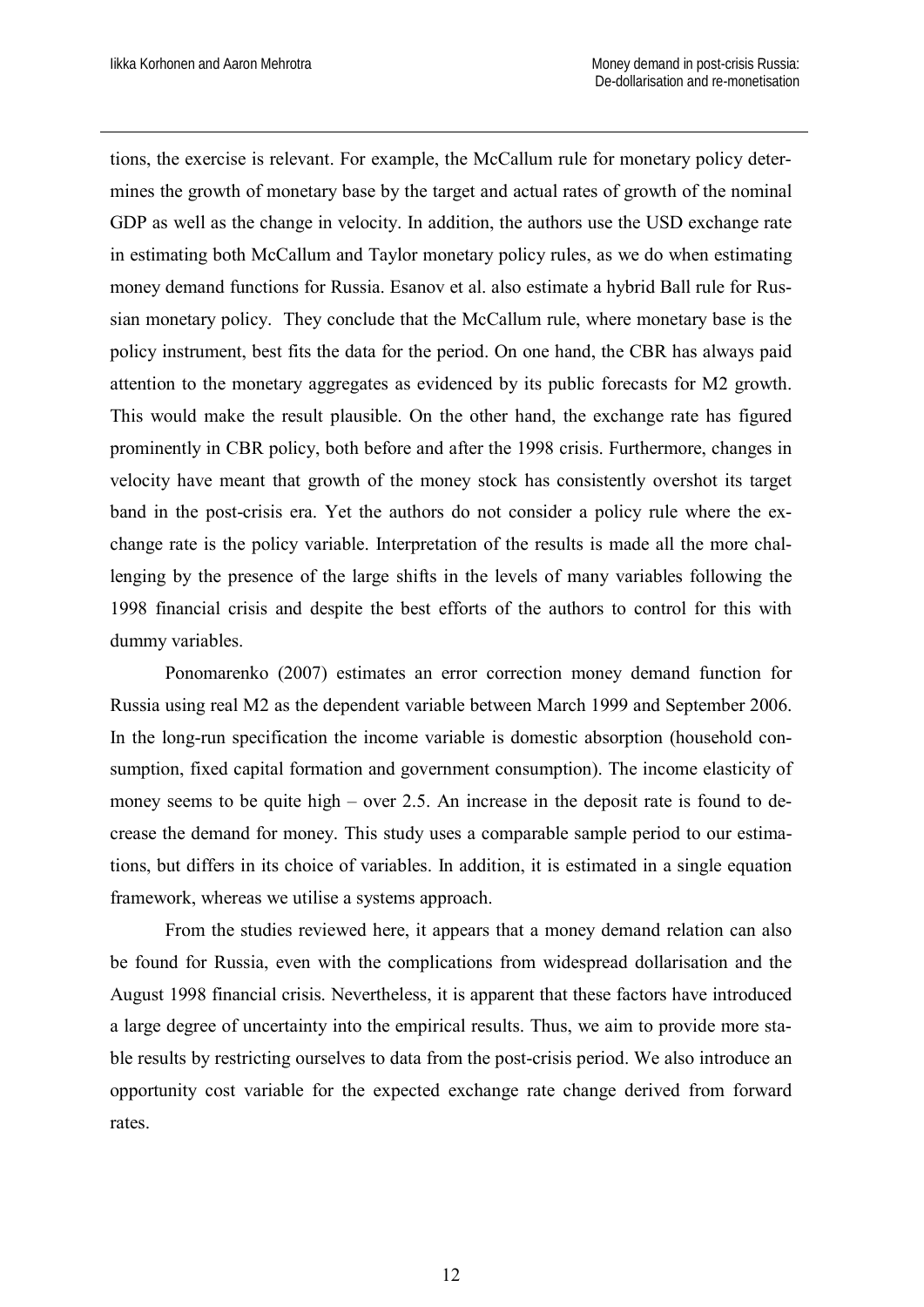#### 3 Data

1

The present study uses monthly data from January 1999 to December 2006. This eight-year period, though short, provides enough observations for statistical inference about postcrisis behaviour of money demand in Russia. We have omitted the months immediately following the August 1998 crisis. The short time period means that any conclusions should be taken as preliminary, however.

In the main econometric model, we use monthly data on nominal M2 rouble money stock denoted  $m_t$ , consumer price index denoted  $p_t$ , GDP indicator denoted  $y_t$ , and nominal rouble exchange rate against the US dollar denoted  $e_t$ .<sup>1</sup> Figures depicting variables appear in the Appendix. We specify long-run real broad money demand in the Russian economy as

$$
(m-p)_t = \beta_1 y_t + \beta_2 \pi_t + \beta_3 e_t + u_t, \qquad (1)
$$

where all variables are in logarithms. Demand for real money balances is explained by real income, inflation and exchange rate. The latter two variables are included to account for the opportunity cost of holding money. When we assume rational expectations, the actual outcome differs from the expected one only by a stationary error term, which justifies the use of actual values for the exchange and inflation rates in our system. Moreover, the CBR can control the exchange rate level to some degree, at least in the short run. As the Russian economy remains highly dollarised, the exchange rate potentially has a large effect on money demand. Consumer price index and the nominal exchange rate against the US dollar are taken from the IMF's IFS database, while the nominal rouble stock comes from the Central Bank of Russia. The monthly GDP indicator comes from the Russia's statistical agency, Rosstat, which is based on output in five core sectors of the economy.<sup>2</sup> Most previous studies on Russian money demand use industrial production as a proxy for income. Given the growing importance of e.g. services and construction in the Russian economy, we feel the GDP indicator better captures the dynamics of the overall economy.

<sup>&</sup>lt;sup>1</sup> When checking for the robustness of our results, we also use the nominal effective exchange rate and the expected change of the US dollar exchange rate.

 $2$  The five core sectors are industrial production, retail trade, construction, transport and agriculture.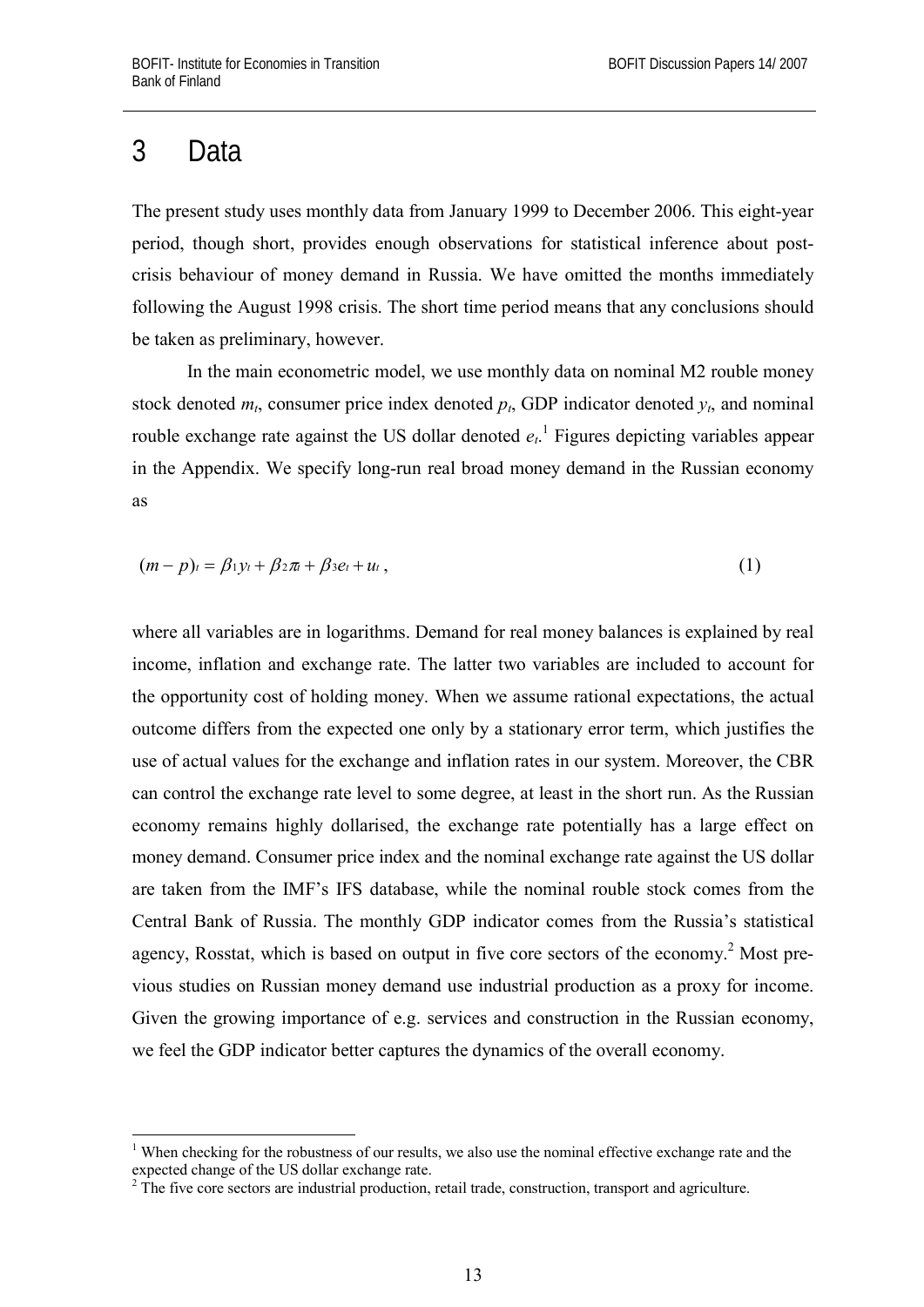The order of integration of the series has important implications for the chosen estimation approach. We tested for unit roots by the commonly-used Augmented Dickey-Fuller (ADF) tests. The maximum number for lags was set to 10, and seasonal dummies were included for all other series except the exchange rate and oil prices. Table 1 below reports results using the lag length suggested by the Schwarz information criterion.

| Series             | Det. Term       | Lagged differences | Test stat.  |
|--------------------|-----------------|--------------------|-------------|
| $\Delta(m-p)$      | Constant        | 0                  | $-7.23***$  |
| $(m-p)$            | Constant, trend |                    | $-1.72$     |
| $\Delta \pi$       | Constant        | 2                  | $-7.16***$  |
| $\pi$              | Constant, trend | $\theta$           | $-5.47***$  |
| $\Delta y$         | Constant        | $\theta$           | $-10.35***$ |
| $\mathcal{Y}$      | Constant, trend | $\theta$           | $-3.88**$   |
| $\Delta e$         | Constant        | $\theta$           | $-5.58***$  |
| $\epsilon$         | Constant, trend |                    | $-2.13$     |
| $\Delta$ oil price | Constant        | $\theta$           | $-9.79***$  |
| oil price          | Constant, trend | 0                  | $-3.06$     |

Table 2 Augmented Dickey-Fuller test for unit roots

**Notes:** \* indicates significance at 10% level, \*\* at 5% and \*\*\* at 1% level. Sample: 1999M2-2006M12. Seasonal dummies are included in the testing procedure for money, prices and output.

For real money, oil price and the exchange rate, a unit root cannot be rejected for the series in levels, whereas we reject a unit root in first differences, even at 1% level. For the inflation rate and output in levels we can reject a unit root, suggesting these series are actually trend-stationary. However, when three lags are included in the testing procedure, the unit root cannot be rejected at conventional levels of significance for output and at 1% level for inflation. Taking these outcomes together and considering results from various model specifications, we prefer modelling inflation and output as I(1) variables for Russia, although in principle stationary variables can also be accommodated in vector error correction (VEC) systems. Given the volatility and downtrend in the inflation rate, especially after the Russian crisis, we consider this assumption reasonable.

As our unit root tests suggest the series can be modelled as integrated of order one, it is possible that the series are driven by common stochastic trends. If so, they are said to be cointegrated. Thus, a VEC specification is the preferred setup as it allows us to distinguish between short-run and long-run relationships. Theoretical relationships such as a money demand relation are typically defined in terms of the levels of the series, while a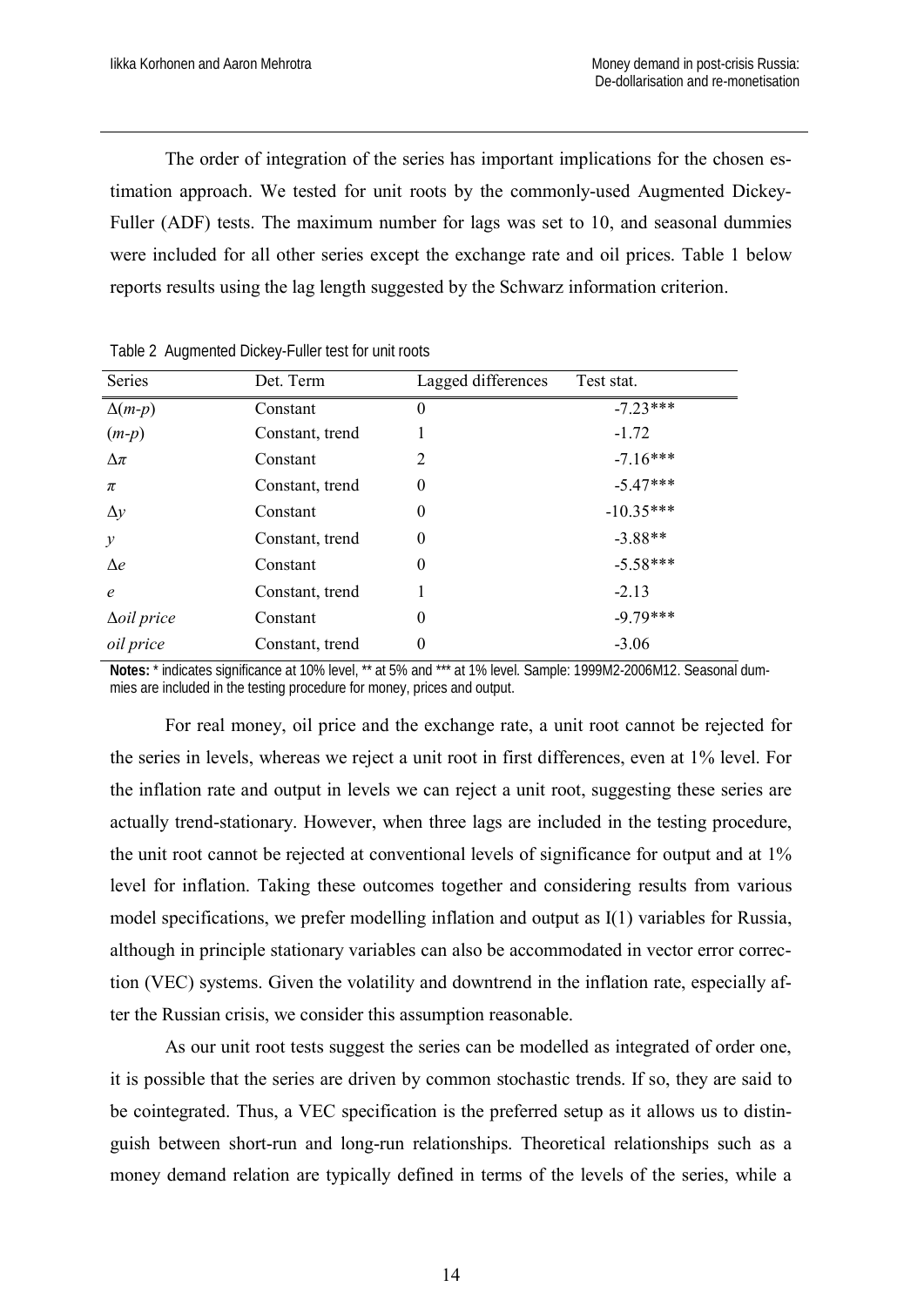lack of cointegration could lead to spurious regressions when the variables are integrated of an order higher than zero. We test for cointegration utilising the test proposed by Saikkonen and Lütkepohl (2000), including a constant, linear trend and seasonal dummies in the testing procedure since some series trend over time. Oil price is not included, as it only appears in our estimated system as an exogenous variable. The results are reported in Table 2.

| Sample         | Lagged levels | Null hypothesis | Test stat. |
|----------------|---------------|-----------------|------------|
| 1999M2-2006M12 | 1             | $r = 0$         | 74.47***   |
|                |               | $r=1$           | 24.59      |
|                |               | $r=2$           | 5.43       |
|                |               | $r = 3$         | 0.04       |
| 1999M2-2005M12 | 1             | $r = 0$         | $61.84***$ |
|                |               | $r=1$           | 18.10      |
|                |               | $r=2$           | 6.68       |
|                |               | $r = 3$         | 0.00       |
| 2000M1-2006M12 | 1             | $r = 0$         | 53.32***   |
|                |               | $r=1$           | 22.02      |
|                |               | $r=2$           | 11.20      |
|                |               | $r = 3$         | 0.09       |
|                |               |                 |            |

Table 3 Saikkonen-Lütkepohl cointegration test

\* indicates significance at 10% level, \*\* at 5% and \*\*\* at 1% level. Deterministic terms include a constant, a linear trend and seasonal dummies for all systems.

For our benchmark post-crisis sample, the Saikkonen-Lütkepohl test suggests the existence of one cointegration relation, as a cointegration rank of zero can be rejected at the 1% level, and a rank of one cannot be rejected at any conventional level. As a robustness test, we considered truncated samples 1999M2-2005M12 and 2000M1-2006M12, respectively. These alternative samples do not change our finding of a cointegrating rank of one, even at the 10% significance level. We continue with the assumption that a single cointegration relationship exists among the system variables.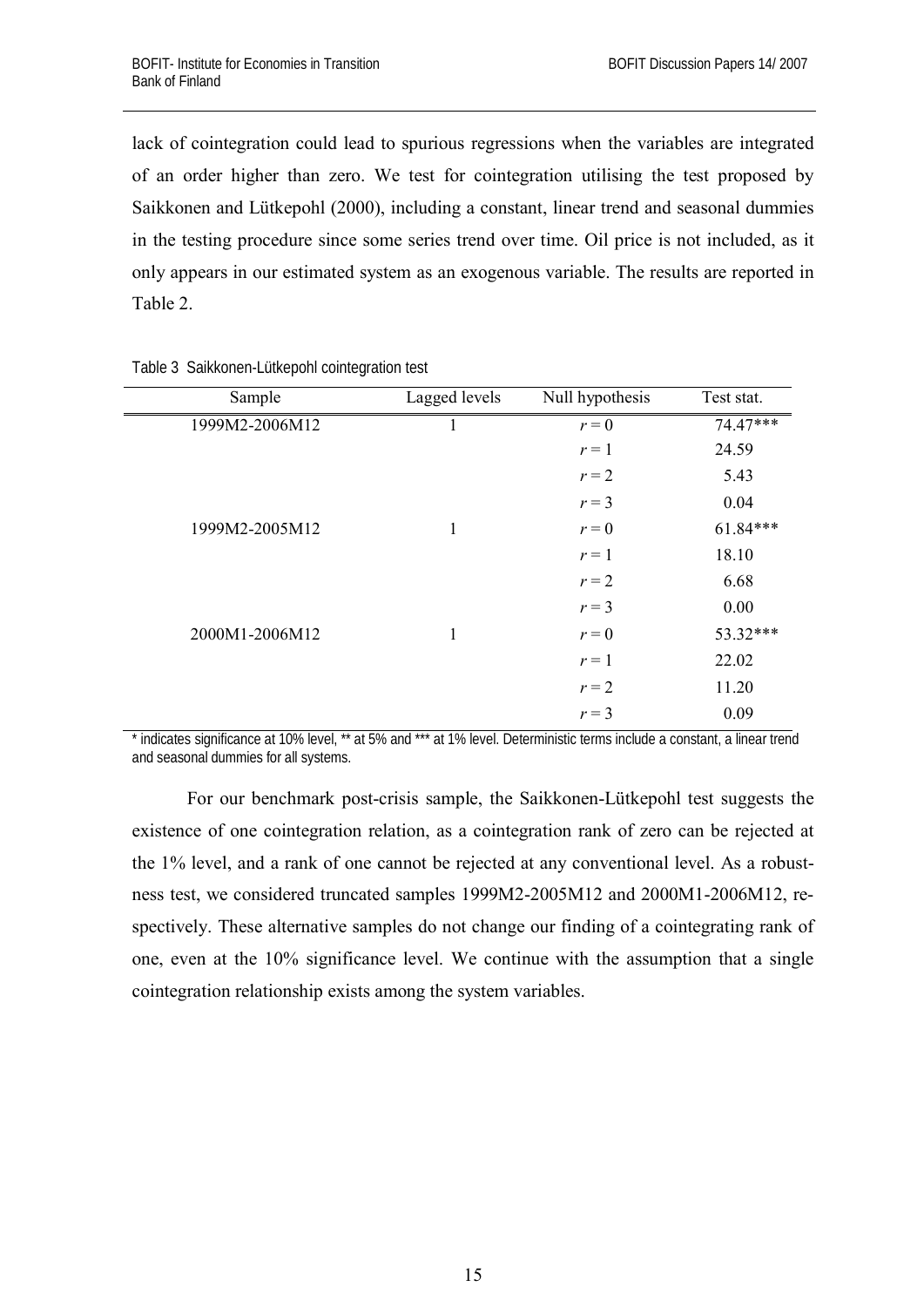#### 4 Estimation results and their interpretation

Like most recent research on money demand, we adopt a vector error correction (VEC) model. Our choice is justified by our cointegration tests, which found that the variables share common stochastic trends that could plausibly be written in the form of a money demand relation (although this can only be tested in the context of system estimation). When we omit the deterministic terms and include exogenous variables, a reduced form VECmodel can be expressed as

$$
\Delta x_t = \Pi x_{t-1} + \Gamma_1 \Delta x_{t-1} + ... + \Gamma_{p-1} \Delta x_{t-p+1} + B_0 z_t + ... + B_p z_{t-p} + u_t,
$$
\n(2)

where *p* denotes the order of the VEC-model. We include  $K=4$  endogenous variables.  $x_t =$  $(x_{1t}, ..., x_{Kt})'$  is a  $(K \times 1)$  random vector and  $\Gamma_i$  are fixed  $(K \times K)$  coefficient matrices.  $z_t$  are unmodelled stochastic variables and thereby assumed to be exogenous, while  $B_i$  are parameter matrices. Our system includes one exogenous variable. The  $u_t = (u_{1t}, ..., u_{Kt})'$  is a *K*-dimensional white noise process with  $E(u_t) = 0$ . When the variables are cointegrated,  $\Pi$ has reduced rank  $r = rk(\Pi) \le K$ . It can be expressed as  $\Pi = \alpha \beta'$ , where  $\alpha$  and  $\beta$  are  $(K \times r)$ matrices that contain the loading coefficients and the cointegration vectors, respectively.

We estimate the model with 6 lags in both the endogenous and exogenous variables. As the observations for 1999M2-1999M8 are used as presample values, the effective estimation sample runs from 1999M9 to 2006M12. We include a constant, seasonal dummies and a linear trend as the deterministic variables in the system. The trend is restricted in the cointegration relation. Our choice for the lag length is based on tests for misspecification and stability. We estimate the cointegration relationship by the simple two-step (S2S) procedure, which effectively utilises feasible Generalized Least Squares (GLS). The S2S estimator displays substantially better small-sample properties than the maximum likelihood (ML) estimator, as Brüggemann and Lütkepohl (2005) show. The cointegration relationship is estimated as (standard errors in parentheses):

$$
(m-p)t = 1.441yt - 3.337\pi - 0.965et + 0.011t + ut
$$
  
(0.329) (2.952) (0.122) (0.001)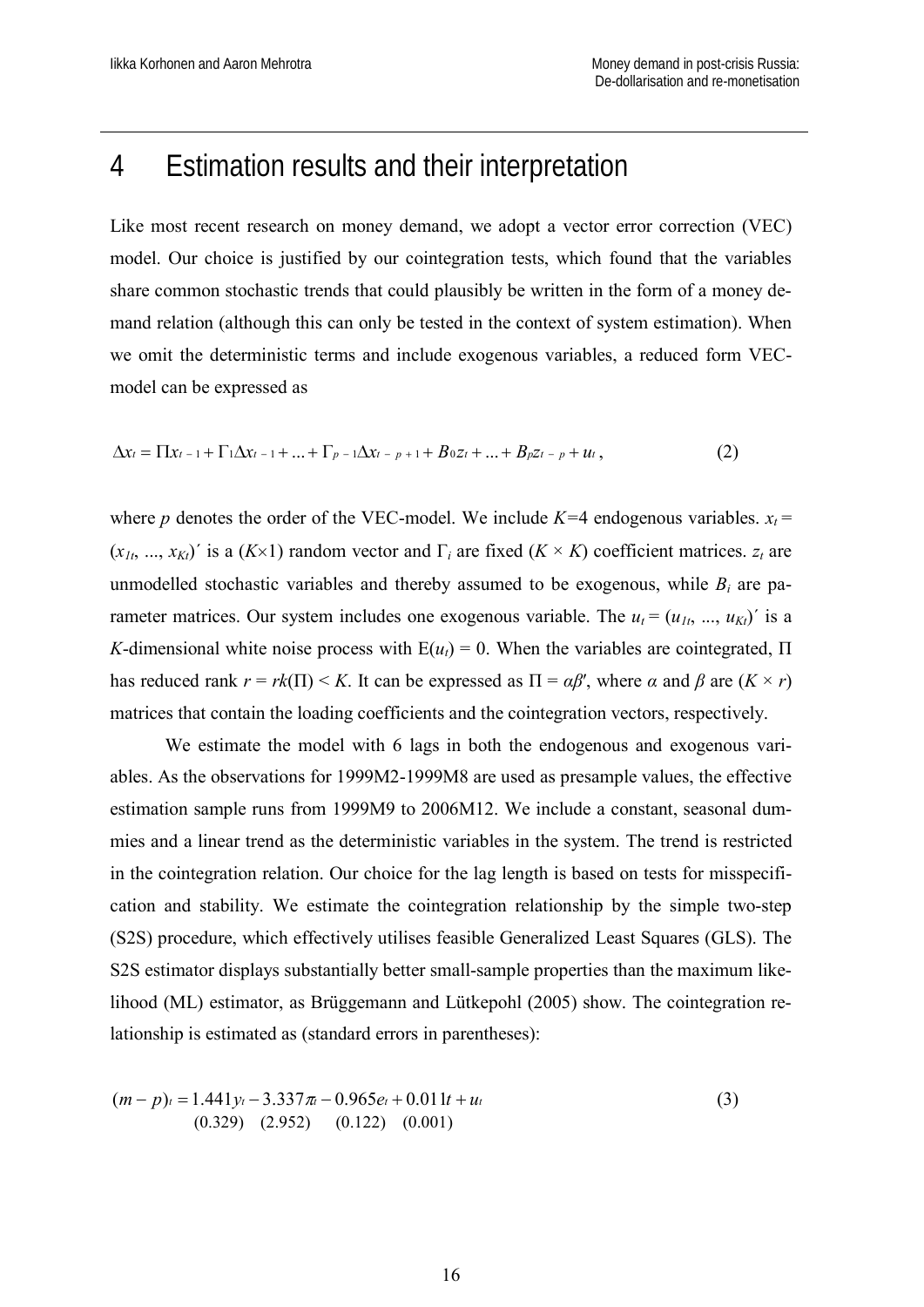The estimated coefficients have the signs suggested by theory. A higher level of output increases the demand for real money, while a higher opportunity cost of holding money leads to a fall in money demand. However, the coefficient on the inflation rate is not statistically significant at the 10% level. Our estimated income elasticity of money demand is relatively high, reflecting increasing monetisation of the Russian economy after the 1998 crisis. However, an income elasticity of unity is within two standard error bounds. In their analysis of earlier surveys on money demand, Knell and Stix (2006) report that the average income elasticity of broad money for non-OECD countries is very close to unity, but the standard deviation of elasticity observations tends to be quite high, ranging from 0.36 to 0.53. Therefore, our estimate for income elasticity is not far off from the results found for other non-OECD countries. It should be noted that the elasticity is lower than in Ponomarenko (2007), who uses a somewhat narrower definition of income.

As can be seen from Table 3, our estimated cointegration relation remains relatively robust to changes in the chosen VEC-order when the S2S estimation procedure is used. In contrast, the ML estimation procedure provides less robust estimates; this is evident especially from the coefficient estimates obtained with 5 lags in the Johansen framework. Moreover, the inflation rate always obtains the wrong sign in the ML estimation. The lag length for the exogenous variable (oil price) is identical to the chosen one for the endogenous variable in all systems in the table.

| Method           | Lags                     | $\beta(y)$ | SE(y)   | $\beta(\pi)$ | $SE(\pi)$ | $\beta(e)$ | SE(e) |
|------------------|--------------------------|------------|---------|--------------|-----------|------------|-------|
| S <sub>2</sub> S | 6                        | 1441       | 0.329   | $-3.337$     | 2952      | $-0.965$   | 0.122 |
| ML               | 6                        | 1 004      | 0.442   | 7.731        | 3 965     | $-0.757$   | 0.163 |
| S <sub>2</sub> S |                          | 1 3 3 9    | 0.252   | $-4.487$     | 2.385     | $-0.950$   | 0.091 |
| ML               |                          | 0.455      | 0 3 9 4 | 6.797        | 3 7 3 4   | 0.711      | 0.142 |
| S <sub>2</sub> S | 5                        | 1402       | 0.327   | $-3.985$     | 2.505     | $-0.941$   | 0.117 |
| ML               | $\overline{\mathcal{L}}$ | 1439       | 0.666   | 25.866       | 5 0 9 5   | $-0.358$   | 0.238 |

Table 4 Estimated cointegration vectors with alternative methods and lag lengths

Testing with an exchange rate measure derived from forward contracts offers additional insight as the exchange rate sensitivity of the demand for Russian domestic broad money may vary using different exchange rates. To our knowledge, forward contracts have not previously been used in studies of Russian money demand. Using 1-month forward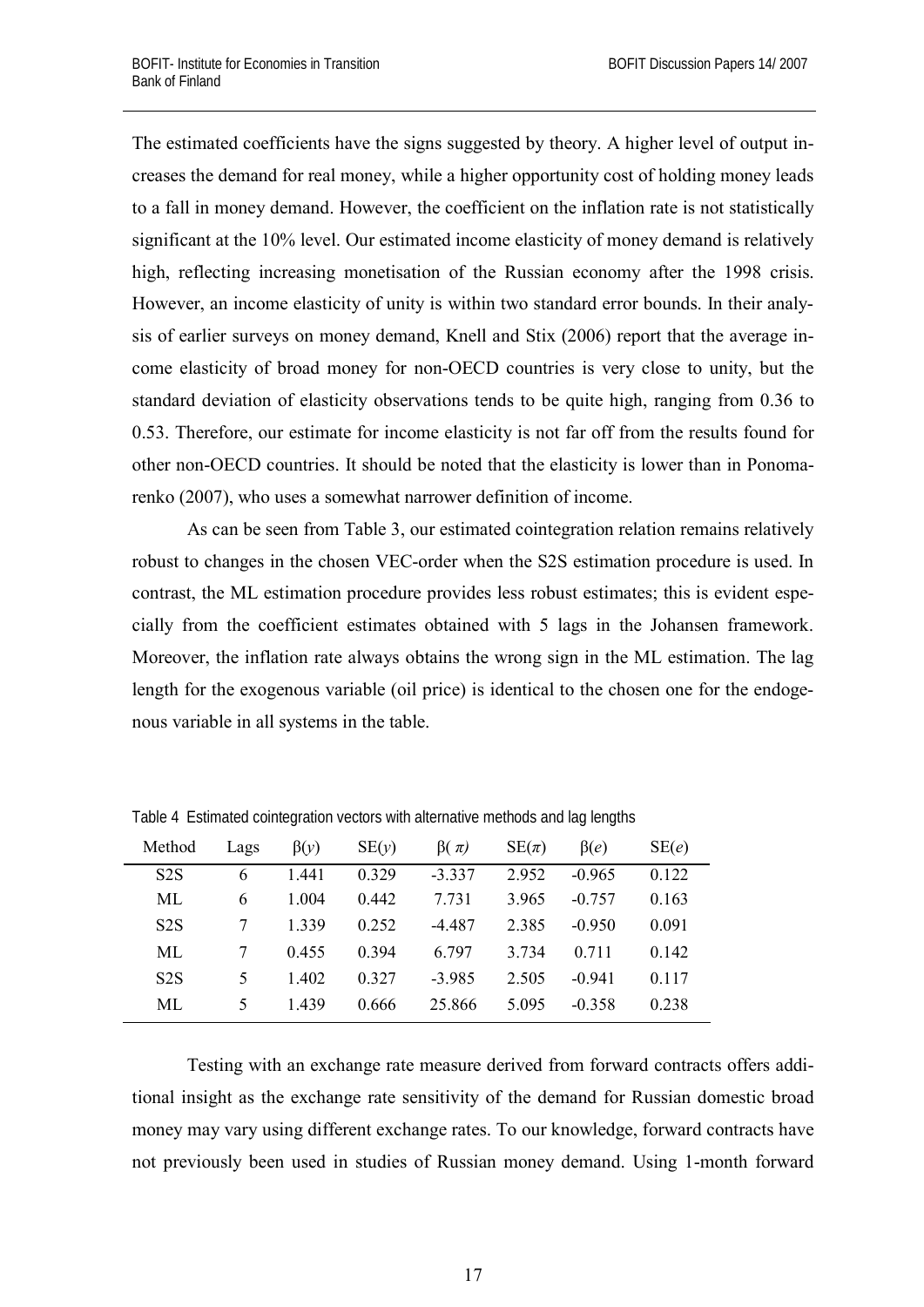data, we calculate the expected exchange rate change as the difference between the current spot rate and the forward rate, with both variables expressed in logarithms.<sup>3</sup> A caveat here is that the estimation sample only starts in 2000M9 due to data limitations (the forward data is only available from 2000M1 onwards) and significant outliers in the beginning of the year 2000. Nevertheless, this variable is statistically significant with the expected sign, although the income elasticity now increases to 3.64. We continue with the benchmark specification of using the actual USD/rouble exchange rate (level) as the sample is longer, but note that the forward data bring about correctly signed and significant coefficient estimates for the expected exchange rate change in the Russian money demand equation.<sup>4</sup>

Table 5 Estimated cointegration vectors with spot rates and forward contracts

| Method           | Exchange rate change Lags $\beta(y)$ SE(y) $\beta(\pi)$ |  |                            | $SE(\pi)$ | $\beta(e)$ | SE(e) |
|------------------|---------------------------------------------------------|--|----------------------------|-----------|------------|-------|
| S2S              | spot RUB/USD                                            |  | 6 1.441 0.329 -3.337 2.952 |           | $-0.965$   | 0.122 |
| S <sub>2</sub> S | 1-month forward                                         |  | 5 3.640 0.651 -3.528       | 7.099     | -5.924     | 2.982 |

The short-run parameters of the VEC system are estimated by feasible GLS. Model reduction was achieved by a procedure where the parameter with the lowest *t*-value was checked and possibly eliminated from the system. We report the results from a model, where only coefficients with a higher *t*-value than 1.67 are maintained. The estimated cointegration relation – or error correction term – is denoted by  $ec_{t-1}$ , and standard errors are reported in parentheses. The exchange rate variable is the USD/rouble rate.

<sup>1</sup> <sup>3</sup> Bofinger (2001) uses data on the exchange rates of four major currencies against the US dollar to investigate the fit of a regression where future spot rates are explained by data on current forward contracts. He shows that when the exchange rate data are in differences, the fit of the model is quite poor compared to estimations where the data are in the form of non-stationary levels. Froot and Thaler (1990) provide an overview of the literature on the topic. For our purposes, the issue is whether forward data provide similar estimates in the money demand system as the spot rate with the perfect foresight assumption.

<sup>&</sup>lt;sup>4</sup> This behaviour of the forward exchange rate may be symptom of the well-known peso problem. For a substantial part of our sample Russian interest rates have been higher than in the US, and thus the expected change in the rouble exchange rate is depreciation. However, since 2003 the rouble has tended to appreciate. We also tested for the inclusion of the (change in the) nominal effective exchange rate, but our estimates for the long-run money demand did not remain robust when this variable was used. The US dollar remains the most widely used foreign currency in Russia in terms of economic transactions, savings accounts and even in pricing.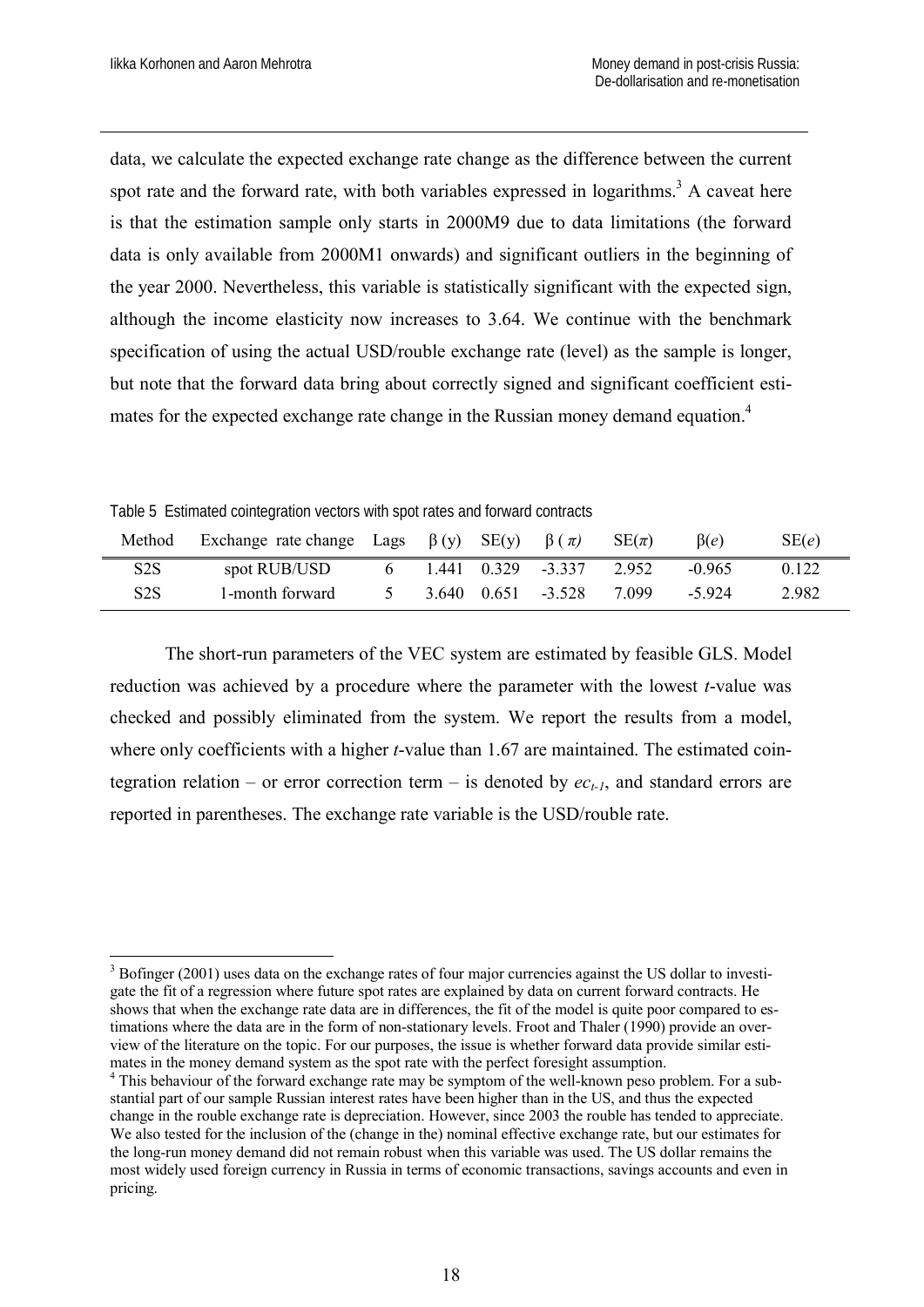| Equation                       | $\Delta(m-p)$      | $\Delta y$             | $\Delta$ $\pi$     | $\Delta e$      |
|--------------------------------|--------------------|------------------------|--------------------|-----------------|
| $ec_{t-l}$                     | $-0.087(0.020)$    | 0.284(0.029)           | 0.001(0.000)       | $-0.099(0.019)$ |
| $\Delta(m-p)_{t-l}$            |                    |                        |                    |                 |
| $\Delta(m-p)_{t-2}$            |                    |                        |                    | 0.196(0.042)    |
| $\Delta(m-p)_{t-3}$            | 0.168(0.050)       |                        |                    |                 |
| $\Delta(m-p)_{t-4}$            | $-0.155(0.046)$    |                        | 0.060(0.011)       |                 |
| $\Delta(m-p)_{t-5}$            |                    |                        |                    | $-0.111(0.039)$ |
| $\Delta(m-p)_{t-6}$            |                    |                        | 0.080(0.013)       |                 |
| $\Delta y_{t-l}$               |                    |                        |                    | $-0.238(0.036)$ |
| $\Delta y_{t-2}$               |                    |                        |                    | $-0.165(0.035)$ |
| $\Delta y_{t-3}$               |                    |                        | 0.022(0.005)       | $-0.175(0.024)$ |
| $\Delta y_{t-4}$               | $-0.144(0.028)$    |                        | 0.039(0.006)       | $-0.123(0.024)$ |
| $\Delta y_{t-5}$               |                    | 0.161(0.032)           |                    | $-0.193(0.025)$ |
| $\Delta y_{t-6}$               |                    |                        | $-0.023(0.006)$    | $-0.058(0.022)$ |
| $\Delta \pi_{t-l}$             |                    | $-3.104(0.468)$        | $-0.345(0.051)$    | 0.353(0.204)    |
| $\Delta \pi_{t-2}$             |                    | $-2.349(0.539)$        | $-0.278(0.056)$    |                 |
| $\Delta \pi_{t-3}$             |                    |                        | $-0.284(0.068)$    |                 |
| $\Delta \pi_{t-4}$             |                    |                        |                    |                 |
| $\Delta \pi_{t-5}$             |                    |                        |                    | $-0.340(0.164)$ |
| $\Delta \pi_{t-6}$             | $-0.861(0.266)$    |                        |                    |                 |
| $\Delta e_{t-l}$               | $-0.573(0.110)$    | 0.364(0.198)           | $-0.077(0.027)$    | 0.536(0.084)    |
| $\Delta e_{t-2}$               |                    |                        |                    | 0.231(0.089)    |
| $\Delta e$ <sub>t-3</sub>      |                    | $-0.640(0.228)$        |                    |                 |
| $\Delta e$ <sub>t-4</sub>      |                    | 0.631(0.240)           |                    |                 |
| $\Delta e$ <sub>t-5</sub>      |                    | 0.577(0.192)           | 0.081(0.024)       | 0.139(0.069)    |
| $\Delta e$ t-6                 |                    |                        |                    | $-0.235(0.065)$ |
| $\Delta$ oil <sub>t</sub>      |                    |                        |                    |                 |
| $\Delta$ oil <sub>t-1</sub>    |                    |                        |                    | $-0.014(0.008)$ |
| $\Delta$ oil <sub>t-2</sub>    |                    |                        | $-0.007(0.003)$    |                 |
| $\Delta$ oil <sub>t-3</sub>    | 0.035(0.012)       |                        | $-0.009(0.003)$    |                 |
| $\Delta$ oil <sub>t-4</sub>    |                    |                        |                    |                 |
| $\Delta oil_{t-5}$             | $-0.021(0.012)$    |                        |                    |                 |
| $\Delta$ oil <sub>t-6</sub>    | ---                | 0.040(0.022)           |                    | ---             |
| $LM(5)=95.32 [0.12]$           | LM(4)=73.95 [0.19] | LM $(1)=$ 19.79 [0.23] |                    |                 |
| $JB$ <sub>I</sub> =0.77 [0.68] | $JB_2=0.99$ [0.61] | $JB_3=3.06$ [0.22]     | $JB_4=0.83$ [0.66] |                 |
| VARCH-LM(5)=498.11 [0.52]      |                    |                        |                    |                 |

#### Table 6 Vector error correction model

**Notes:** Standard errors shown in parentheses. Constant and seasonal dummies are not displayed. The LM-test for autocorrelation is conducted at 1, 4 and 5 lags. *JB* is the Jarque-Bera test for non-normality for four individual system equations. VARCH-LM is the multivariate ARCH-LM test at 5 lags. *p*-values for test statistics are shown in brackets.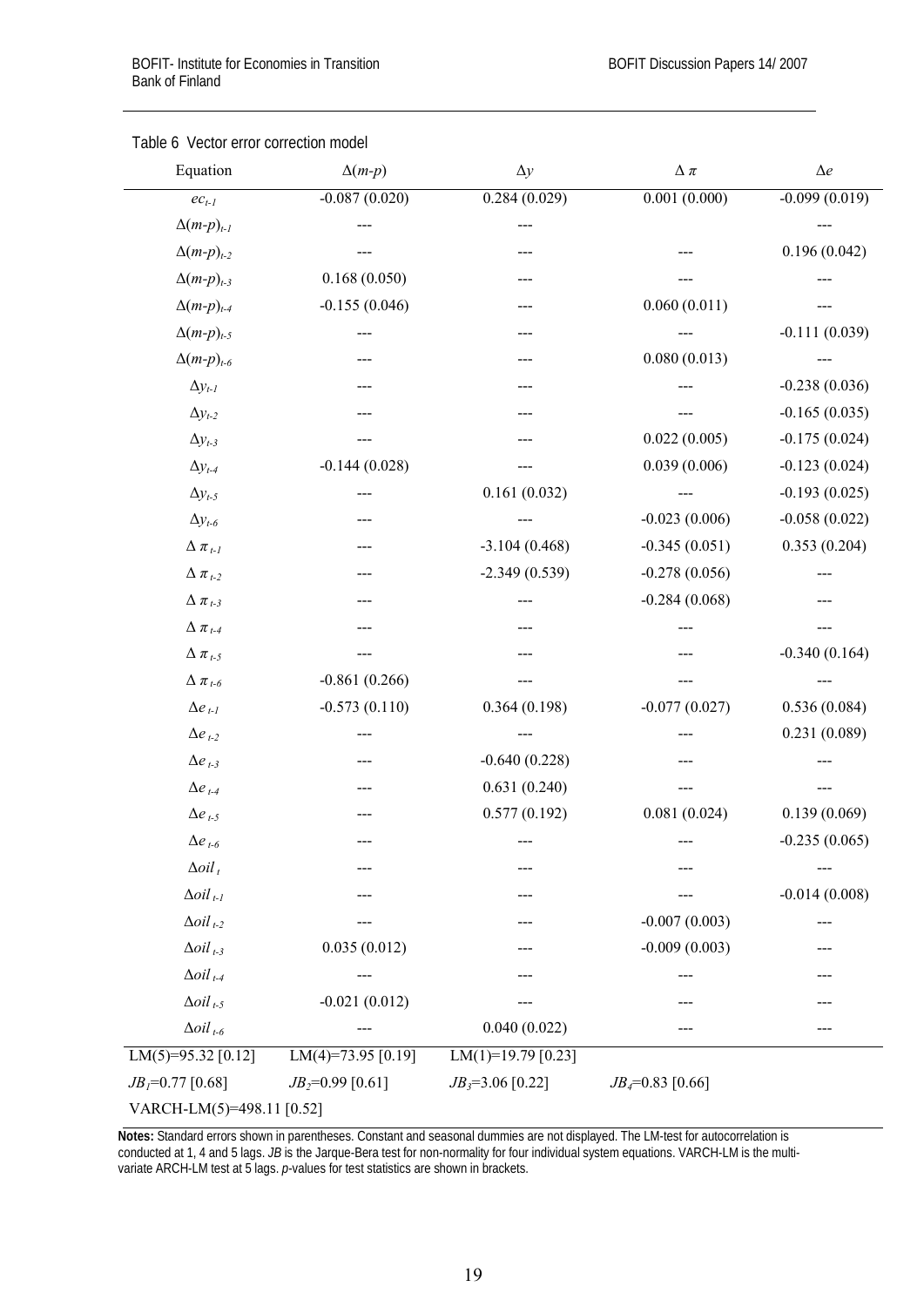The adjustment coefficients on the cointegration relation  $ec_{t-1}$  are of interest, as they indicate the possible adjustment of our system towards long-run equilibrium. We find that the coefficient on the equation for real money  $(-0.087)$  is statistically significant and negative, indicating that excess liquidity is corrected within our system. The speed of adjustment is relatively rapid. Excess liquidity in the Russian economy results in inflation pressure and higher real GDP, as indicated by the statistically significant adjustment coefficients in the inflation and output equations.<sup>5</sup> Somewhat unexpectedly, excess liquidity also seems to fuel appreciation of the currency. This may be evidence of the exchange rate as a policy variable, i.e. the central bank responding to excessive liquidity with a stronger exchange rate to contain inflationary pressures.

Regarding the short-run coefficients, there is feedback in the system between the money and price variables as they enter both equations. Similarly, feedback is detected between real money and the exchange rate, emphasizing the importance of the exchange rate in Russian money demand behaviour. Finally, in the short run, an increase in oil prices leads to an increase in Russian GDP.

Misspecification tests, reported in Table 5, include the LM-test for autocorrelation, the Jarque-Bera test for nonnormality, and the multivariate VARCH-LM test for ARCHeffects in model residuals. None of these tests suggest misspecification. The investigation of model stability is of special interest in money demand investigations. A stable money demand relation is a prerequisite for a meaningful specification of money growth targets, and could also be useful if concepts of excess liquidity, such as monetary overhang, are considered. We test for system stability by recursive eigenvalue tests, proposed by Hansen and Johansen (1999). The short-run parameters are concentrated out based on the full sample, and only the long-run part is estimated recursively. The standard errors to construct the 95% confidence intervals are estimated based on the full sample. The recursive eigenvalue remains relatively stable during the maximum period available for investigation, as shown in Figure 2a. Additionally, the  $\tau$ -statistic in Figure 2b remains much smaller than the 5% critical value. The Chow forecast test, utilizing bootstrapped *p*-values obtained by 1,000 replications, also suggests model stability. We test for a possible break date for every observation, commencing in 2004M2, which corresponds to the longest available sample in our case. For no observation are we able to reject parameter stability even at the 10%

<sup>&</sup>lt;sup>5</sup>The *t*-values of the adjustment coefficients in the inflation and output equations are 5.213 and 9.816, respec-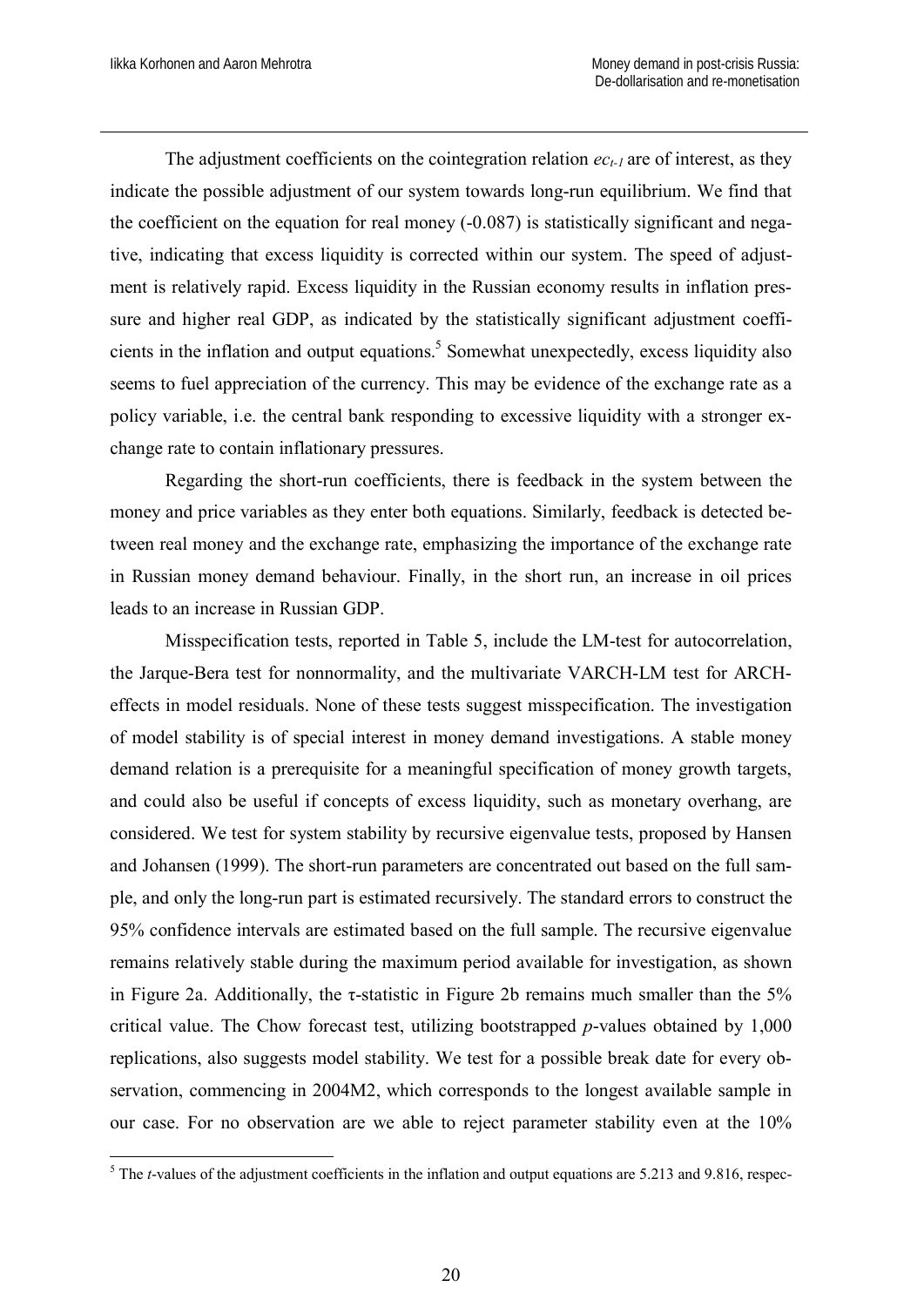level.<sup>6</sup> We continue with the assumption that the estimated model displays stability over time.

Figure 2a Recursive eigenvalue



Figure 2b. Stability test statistic





6 These results are available on request.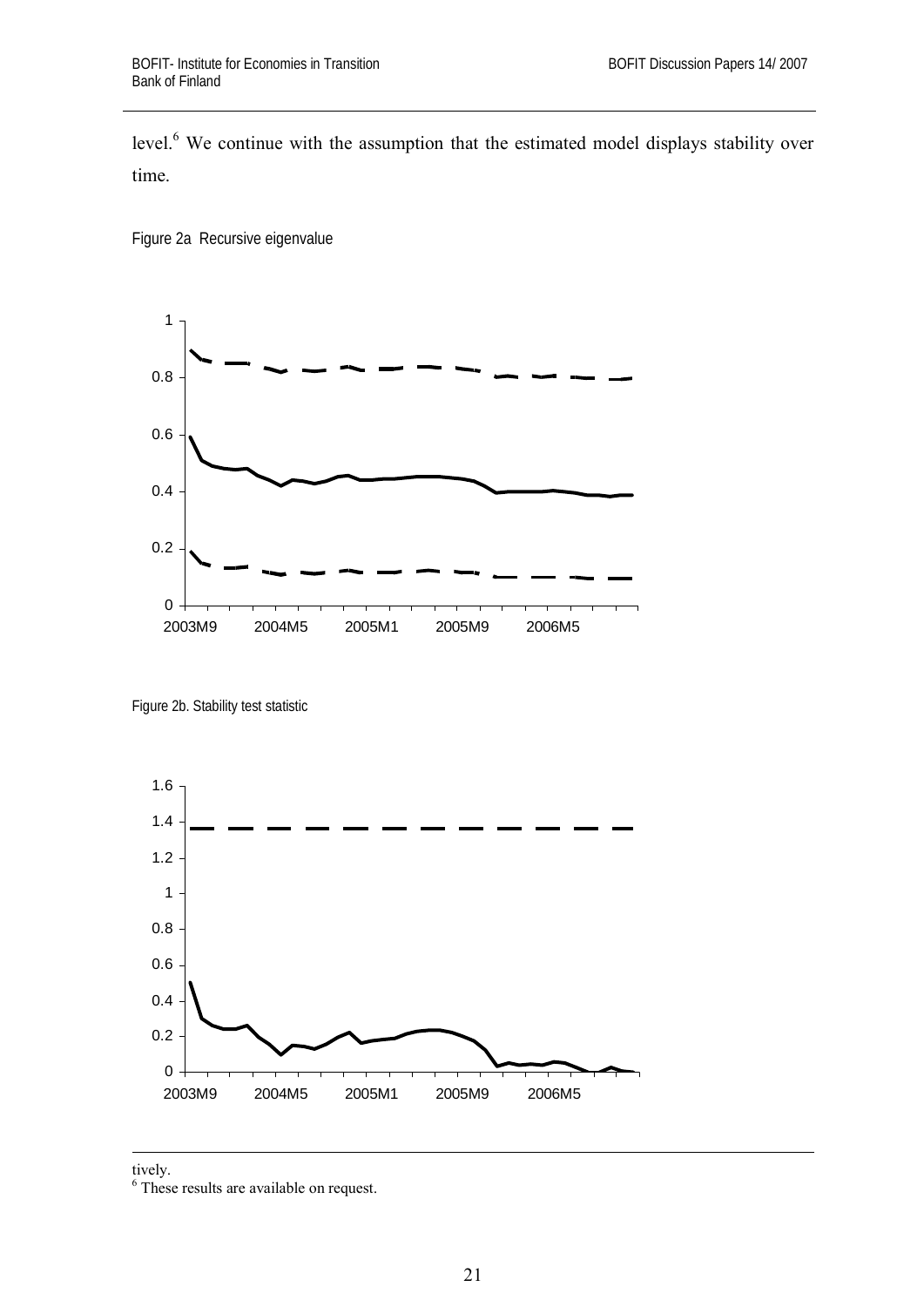To examine the forecasting performance of our money demand system in terms of the inflation rate, we estimated the model until 2006M5 and created out-of-sample forecasts for inflation seven months ahead. For the exogenous oil price variable, the actual outcomes during 2006M6-2006M12 were imposed. Figure 3 shows the forecast (bold dashed line), together with the actual outcome (bold solid line), and the confidence intervals (two thin dashed lines). All actual values fall inside the confidence intervals, providing support for our estimated system. Shortening the estimation sample by one month and forecasting eight periods ahead scarcely weakens the forecasting performance, as one actual observation just crosses the confidence interval (in 2006M8). The forecast in the end of the period (2006M12) again falls quite close to the actual outcome.





As our estimated money demand system displays stability over time, deviations of the money stock from the long-run equilibrium could, in principle, provide information about inflation pressures in the economy. Svensson (2000) points out that this "real money gap," written as  $(m_t - p_t) - (m_t^* - p_t^*)$ , is equivalent to the negative of the price gap in  $P^*$ models (see e.g. Hallman et al., 1991; Tödter and Reimers, 1994). Here  $(m^* - p^*)$  denotes the equilibrium money stock obtained by substituting the actual outcomes for real money, output, the inflation rate and the exchange rate to the estimated long-run money demand equation. We examine the forecasting performance of the real money gap in terms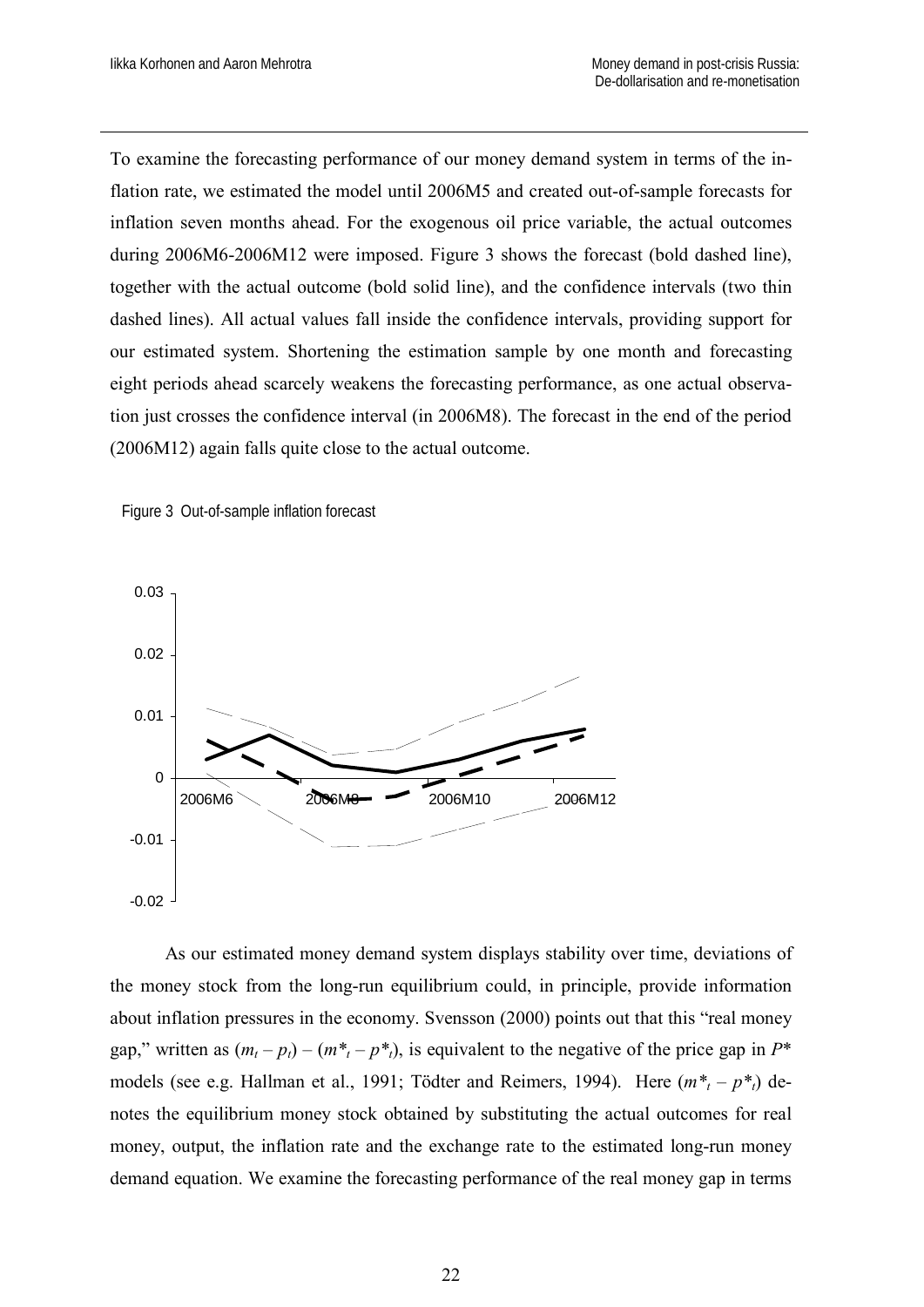of the inflation rate by tests for Granger causality, where causality is determined by a variable's ability to improve the forecasts of another variable. However, the inflation rate in our VEC system is seasonally unadjusted and the inclusion of seasonal dummies may significantly lower the power of the causality test by notably increasing the number of estimated coefficients. Therefore, we included the year-on-year inflation rate (in first differences to ensure stationarity), together with the real money gap in the estimated system for the Granger causality test. This bivariate system, using 2 lags, passes tests for autocorrelation and nonnormality, similarly to the estimated VEC model above. We find that the null hypothesis of Granger non-causality from the real money gap to prices can be rejected; the test statistic is 3.126 (*p*-value 0.047). Therefore, the real money gap estimated within our money demand system has some predictive power over future inflation.

For our system with a cointegrating relationship, we implement the standard impulse response analysis in the context of a structural VEC model where contemporaneous restrictions are used to identify the system. The structural VEC model is expressed as

$$
A\Delta x_{t} = \Pi^{*} x_{t-1} + \Gamma_{1}^{*} \Delta x_{t-1} + ... + \Gamma_{p-1}^{*} \Delta x_{t-p+1} + B\varepsilon_{t}.
$$
\n(4)

The structural shocks  $\varepsilon_t$  are mutually uncorrelated. We assume that  $\varepsilon_t \sim (0, I_K)$ . In (4),  $\overline{\Pi}^*$ and  $\Gamma_j^*(j = 1, ..., p - 1)$  are structural form parameter matrices. A is an invertible matrix and allows for modelling of the instantaneous relations. The structural shocks are related to the reduced form residuals by linear relations, specifically

$$
u_t = A^{-1} B \varepsilon_t.
$$
 (5)

We identify the model by considering restrictions on the parameter matrix B, with our ordering of the variables specified as  $(m-p)$ ,  $y$ ,  $\Delta \pi$ , *e*. In particular, we impose

$$
B = \begin{bmatrix} * & * & * & 0 \\ 0 & * & 0 & 0 \\ 0 & * & * & 0 \\ * & * & * & * \end{bmatrix}
$$
 (6)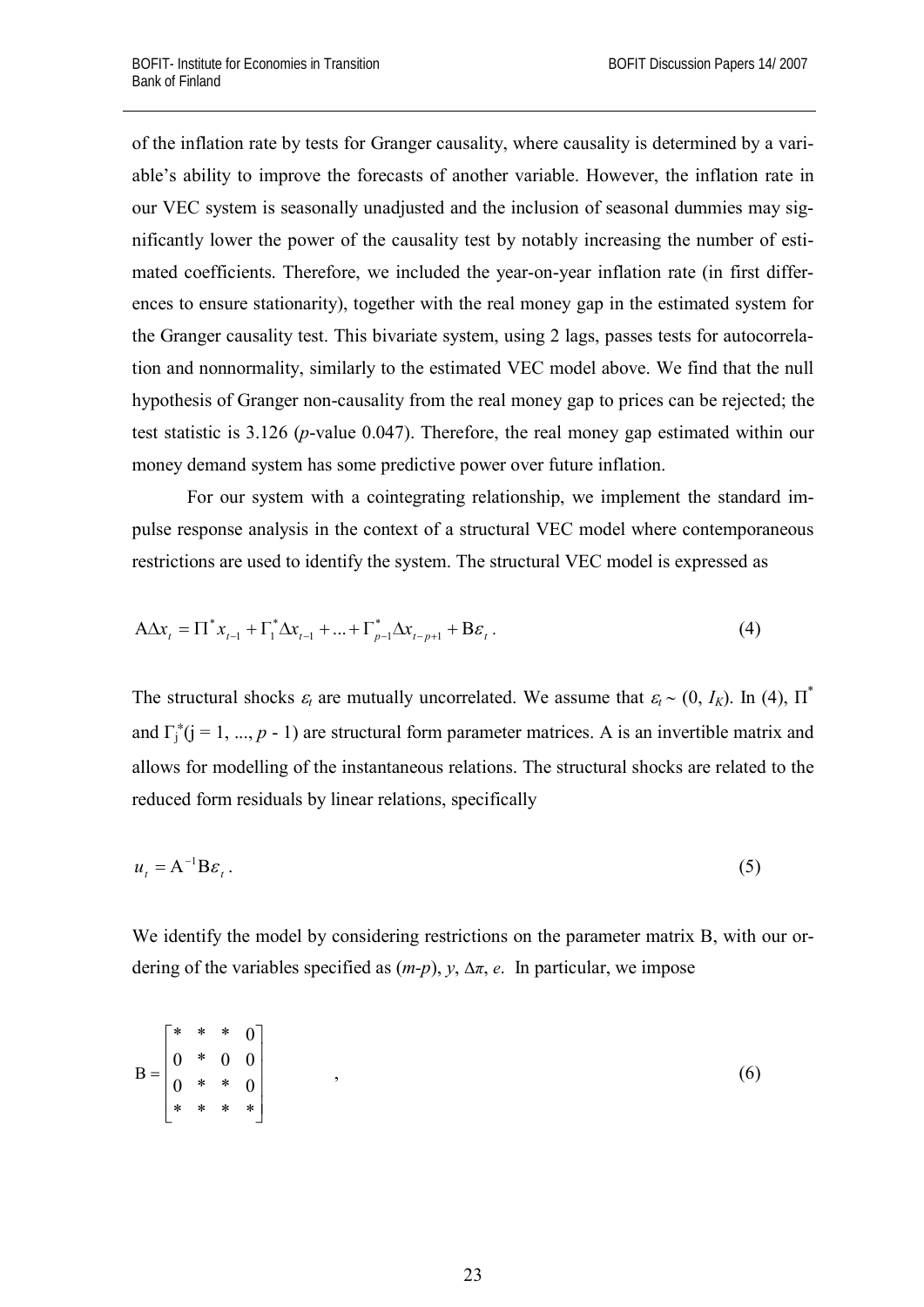where asterisks denote the unrestricted elements. Note that such an identification scheme effectively amounts to a Cholesky decomposition of the variance-covariance matrix with the ordering of the variables specified as output, prices, real money, and the exchange rate. Output is the most rigid variable in our system, as it does not react within the same month to shocks in prices, real money or the exchange rate. In the model by Sims and Zha (2006), there are significant adjustment costs and inertia associated with real economic activity. Considering real money an indicator of monetary policy stance, the non-contemporaneous impact of real money on output and prices is consistent with most work on reduced form modelling of monetary policy. Prices adjust slowly due to menu costs, or because they are changed at exogenously determined random intervals as in Calvo (1983). Finally, the exchange rate is allowed to react rapidly to any news about the economy, or indeed any macroeconomic shocks that affect real output, prices and money in our system.

Figure 4. Impulse responses



Impulse responses 36 months ahead are illustrated in Figure 4. Hall 95% bootstrapped percentile confidence intervals with 1000 replications were used. In our system, a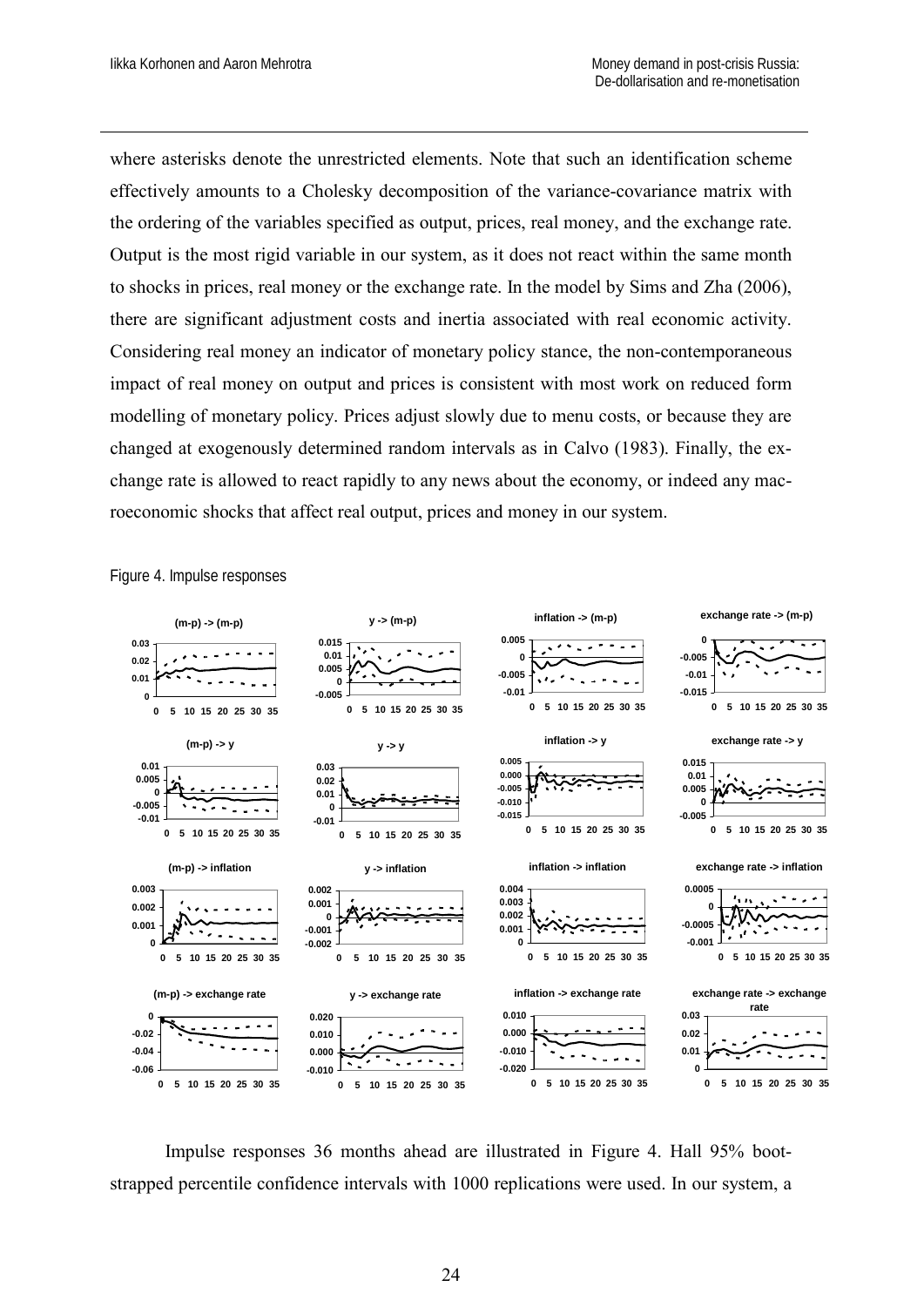permanent shock to real broad money leads to a statistically significant and permanent increase in the inflation rate. As predicted by theory, an inflation shock leads to a decline in the real money stock, although this result is not significant at 95% level. The same shock also leads to a fall in output, which is in line with the Russian experience from the postcrisis period when the economic recovery has been accompanied by steadily declining inflation. Interestingly, a rouble depreciation leads to a fall in the rouble money stock, which is consistent with our result for the cointegration relationship. As expected, the exchange rate shock also leads to an increase in the level of GDP. Perhaps surprisingly, rouble depreciation leads to decelerating inflation.<sup>7</sup> The rouble depreciated against the US dollar almost constantly from 1999 until the end of 2002, while inflation decelerated (and the real exchange rate appreciated). This negative correlation may be driving the results at least partially. Burstein et al. (2002) examined why inflation was low in large post-1990 contractionary devaluations relative to the rate of these devaluations. They argued that substitution away from imported goods to lower quality local goods could account quantitatively for the behaviour of prices.

We examined further the dynamics between the exchange rate and money stock by replacing the USD/rouble exchange rate (perfect foresight) by the expected depreciation obtained by using forward data. We find that an appreciation shock in the expected exchange rate change increase the demand for real rouble balances, again consistently with our finding from the cointegration analysis. These results are available from the authors upon request.

## 5 Conclusion and policy implications

1

We have estimated different specifications for money demand in Russia. To our knowledge, such analysis in a VEC framework has not been applied solely to data from the period following the August 1998 financial crisis. While this approach limited the available data, it permitted us to concentrate on a period with a relatively homogenous monetary policy regime. The CBR has maintained fairly tight control of the nominal exchange rate,

 $<sup>7</sup>$  Higher inflation also seems to contribute to rouble appreciation. The role of the exchange rate as a (partial)</sup> policy variable (at least in the short-run) may affect the results.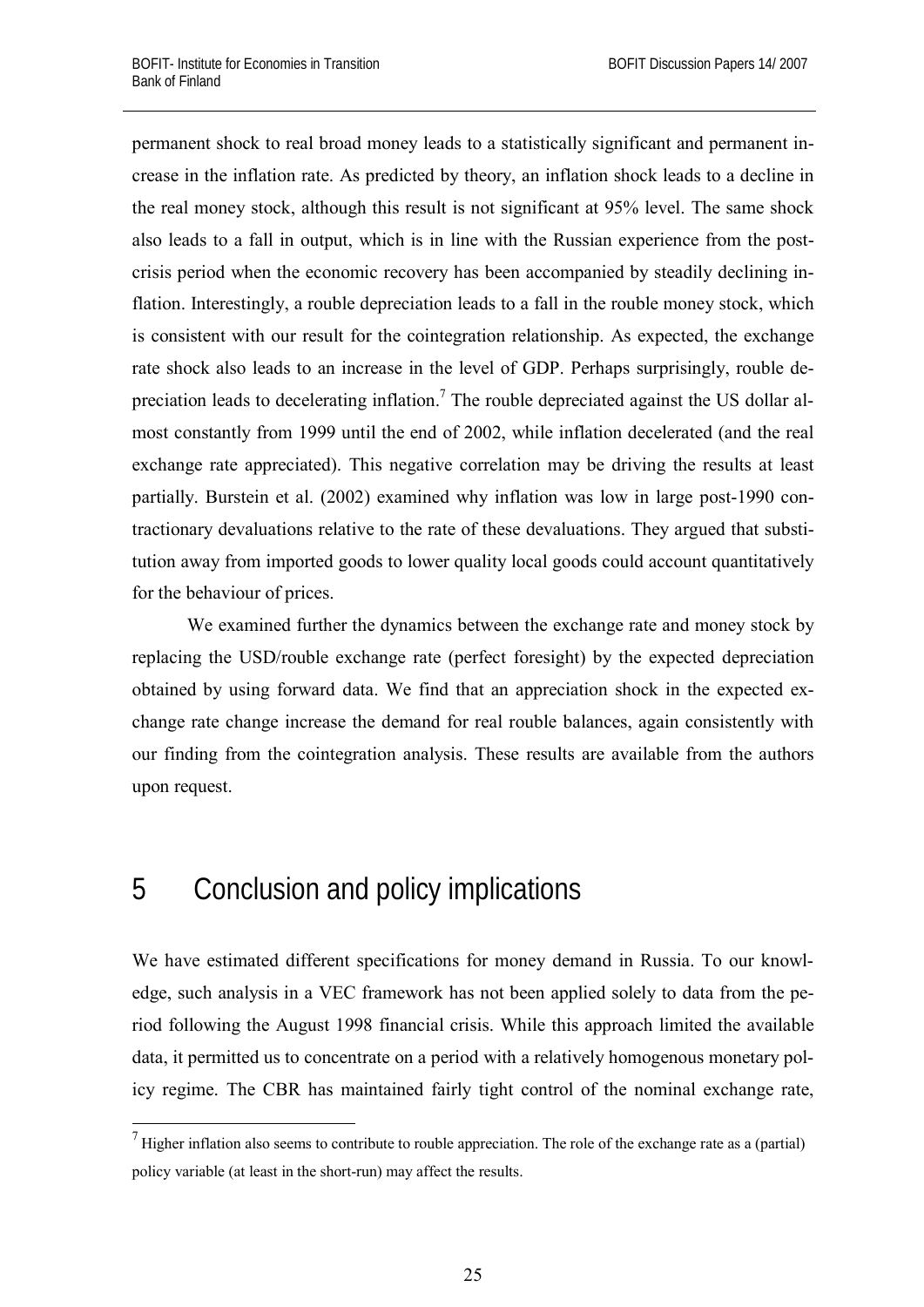while inflation has decelerated. Nevertheless, the CBR has failed repeatedly to meet its inflation targets. Inflation seemed to plateau around 10% in 2005, although quite recently (spring 2007) further declines have been registered.

We find a stable money demand function for Russia between years 1999 and 2006. Demand for real rouble balances depends – as predicted by the theory – on income (proxied by GDP) and the opportunity cost of holding money (proxied by inflation and the exchange rate). From a policy point of view, the crucial insight is that exchange rate movements influence the demand for real money balances. Managing the rouble exchange rate can have a direct effect on the re-monetisation of the Russian economy. These results are probably relevant for other emerging market countries where dollarisation prevails. The estimated income elasticity of real money is not significantly different from one, but it is somewhat higher than the average found for other non-OECD countries (Knell and Stix, 2006). This result is likely explained by re-monetisation of the Russian economy during our sample period. Even so, our results contain some counter-intuitive results. For example, exchange rate depreciation was found to lead to lower inflation. The role of the exchange rate as a policy variable – at least in the short-run – might explain the result.

The existence of a stable money demand function at least partly vindicates the CBR's policy of linking money growth (in the form of money growth forecasts) and inflation targets. Of course, the practical implementation of such policy has been made more difficult by the registered decline in velocity. In our model we capture this development with a linear trend, but we have the luxury of performing our analysis ex post. Given that our results also show the rouble's exchange rate remains an important determinant of money demand, the close attention paid by Russia's monetary authorities to the rouble rate seems well justified.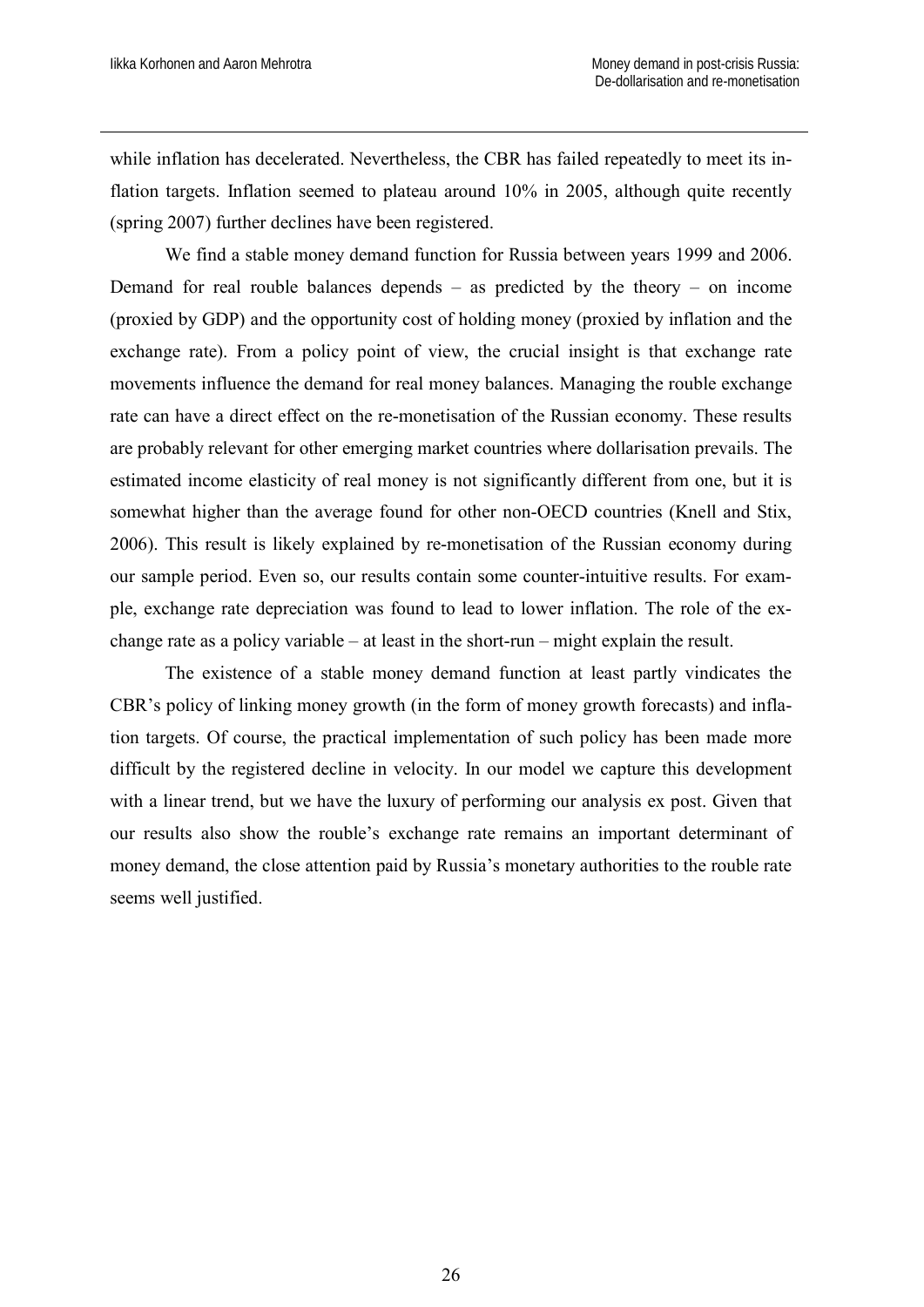#### References

- Bofinger, Peter, 2001. Monetary policy Goals, Institutions, Strategies, and Instruments. Oxford University Press, New York.
- Brüggemann, Ralf and Helmut Lütkepohl, 2005. Practical problems with reduced-rank ML estimators for cointegration parameters and a simple alternative. Oxford Bulletin of Economics & Statistics, vol. 67 (5), 673-690.
- Burstein, Ariel, Martin Eichenbaum and Sergio Rebelo, 2005. Large devaluations and the real exchange rate. Journal of Political Economy, vol. 113, 742-784.
- Calvo, Guillermo, 1983. Staggered prices in a utility-maximizing framework. Journal of Monetary Economics, vol. 12, 383-398.
- Esanov, Akram, Christian Merkel and Lúcio Vinhas de Souza, 2006. Monetary policy rules for Russia. In: Vinhas de Souza, Lúcio and Philippe De Lombaerde (eds.), The periphery of the euro – Monetary and exchange rate policy in CIS countries, Ashgate, Hants.
- Froot, Kenneth A. and Richard H. Thaler, 1990. Anomalies: Foreign Exchange. Journal of Economic Perspectives, vol. 4 (3), 179-192.
- Hallman, Jeffrey J., Richard D. Porter and David H. Small, 1991. Is the price level tied to the M2 monetary aggregate in the long run? American Economic Review, vol. 81, 841-858.
- Hansen, Henrik and Søren Johansen, 1999. Some tests for parameter constancy in cointegrated VAR-models. Econometrics Journal, vol. 2, 306-333.
- Keller, Peter M. and Thomas J. Richardson, 2003. Nominal anchors in the CIS. IMF Working Paper 03/179.
- Kim, Byung-Yeon and Jukka Pirttilä, 2004. Money, barter and inflation in Russia. Journal of Comparative Economics, vol. 32, 297-314.
- Knell, Markus and Helmut Stix, 2006. Three decades of money demand studies: Differences and similarities. Applied Economics, vol. 38, 805-818.
- Nikolić, Milan, 2000. Money growth-inflation relationship in post-communist Russia. Journal of Comparative Economics, vol. 28, 108-133.
- Oomes, Nienke and Franziska Ohnsorge, 2005. Money demand and inflation in dollarized economies: The case of Russia. Journal of Comparative Economics, vol. 33, 462- 483.
- Ponomarenko, Alexey, 2007. Modeling money demand in Russia. Central Bank of Russia mimeo.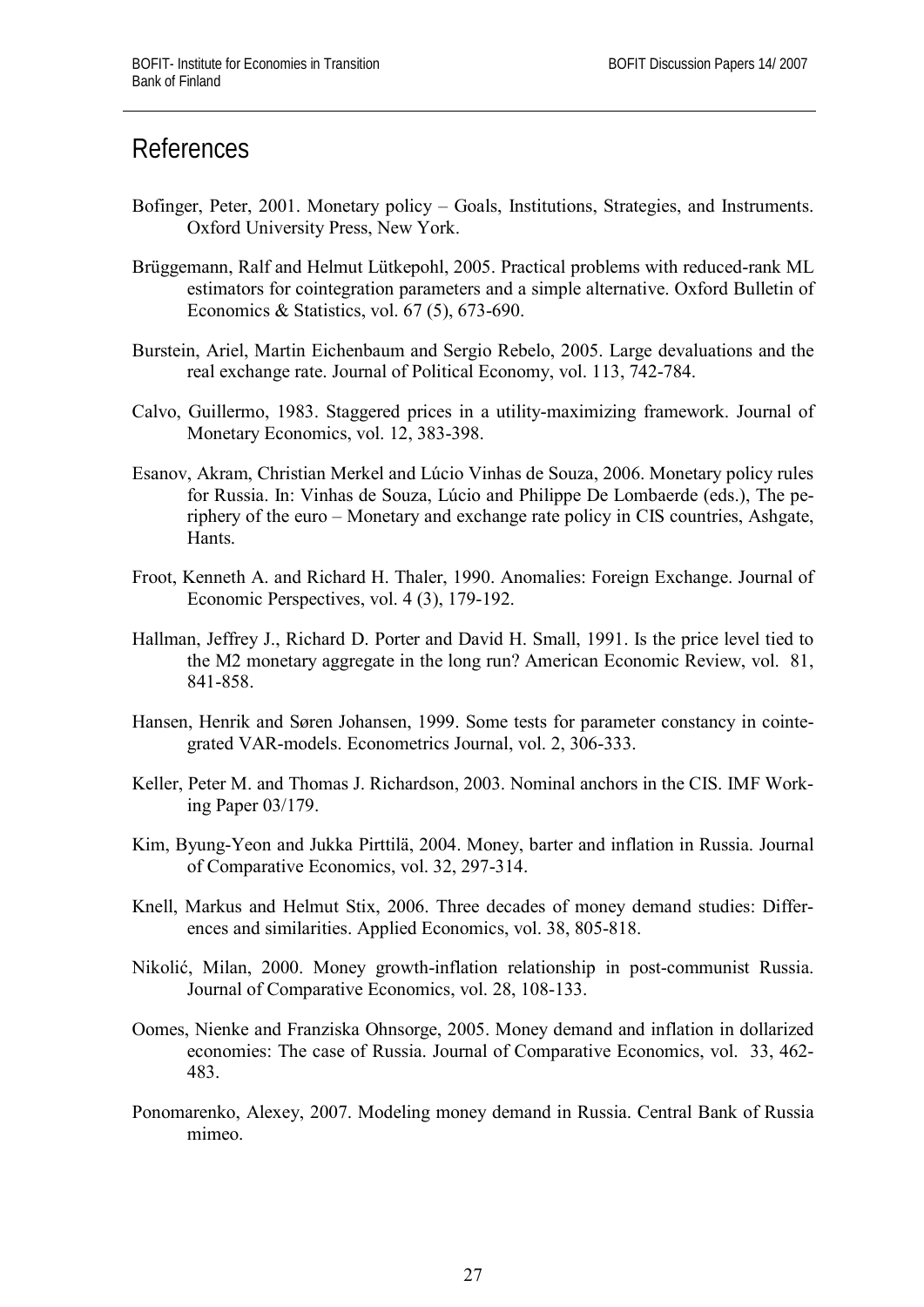- Saikkonen, Pentti and , Helmut Lütkepohl, 2000. Testing for the cointegrating rank of a VAR process with structural shifts. Journal of Business & Economic Statistics, vol. 18, 451-464.
- Sims, Christopher A. and Tao Zha, 2006. Does monetary policy generate recessions? Macroeconomic Dynamics, vol. 10 (2), 231-272.
- Sutela, Pekka, 2000. The financial crisis in Russia. In: Bisignano, Joseph. Hunter, William, Kaufman, George (eds.), Global financial crisis: Lessons from recent events. Kluwer, Norwell.
- Svensson, Lars E. O., 2000. Does the P<sup>\*</sup> model provide any rationale for monetary targeting? German Economic Review, vol. 1, 69-81.
- Tödter, Karl-Heinz and Hans-Eggert Reimers, 1994. P-star as a link between money and prices in Germany. Weltwirtschaftliches Archiv, vol. 130, 273-289.
- Vymyatnina, Yulia, 2006. Monetary policy transmission and CBR monetary policy. In: Vinhas de Souza, Lúcio and Oleh Havrylyshyn (eds.), Return to Growth in CIS countries – Monetary Policy and Macroeconomic Framework. Springer, Berlin.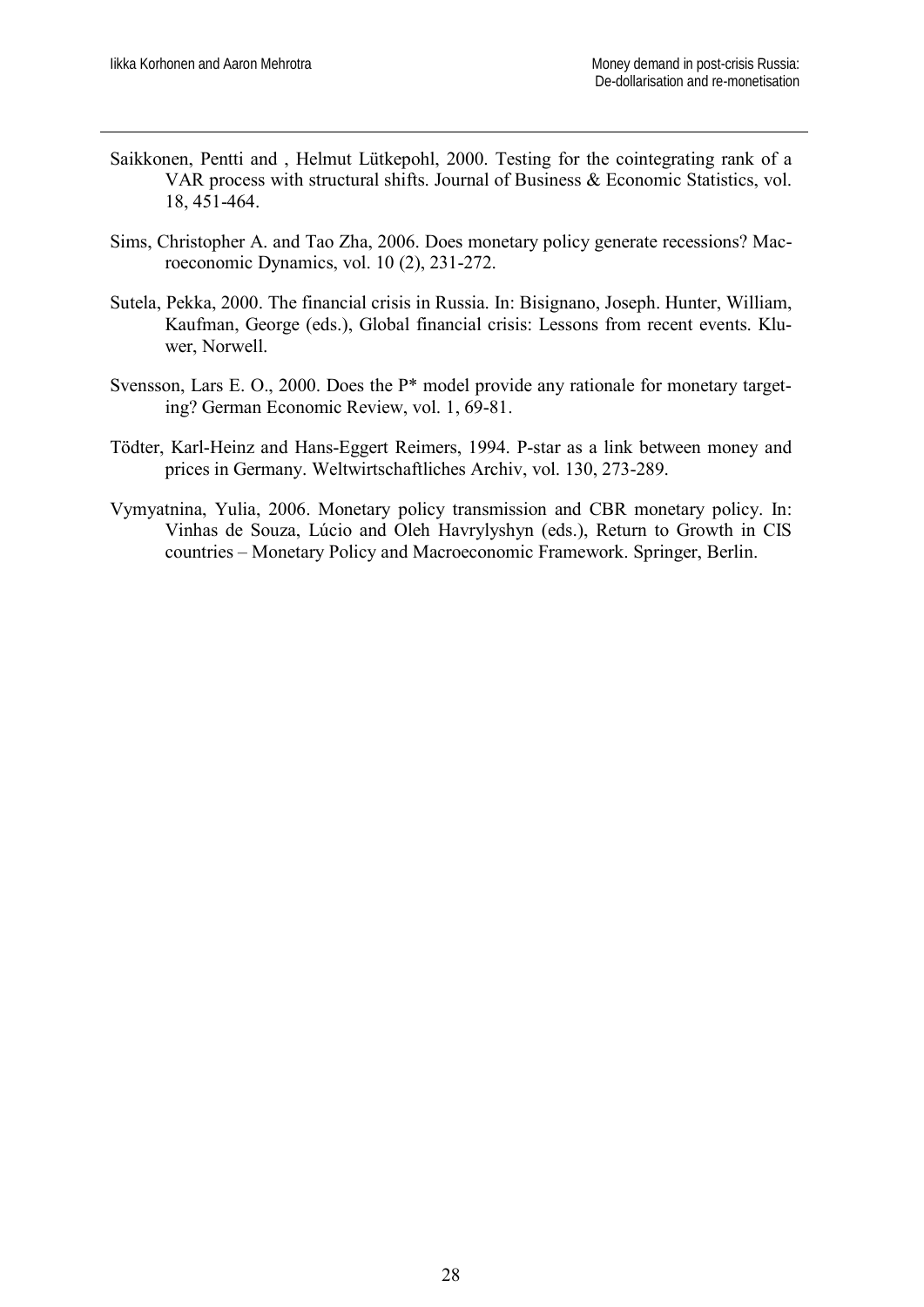#### Appendix

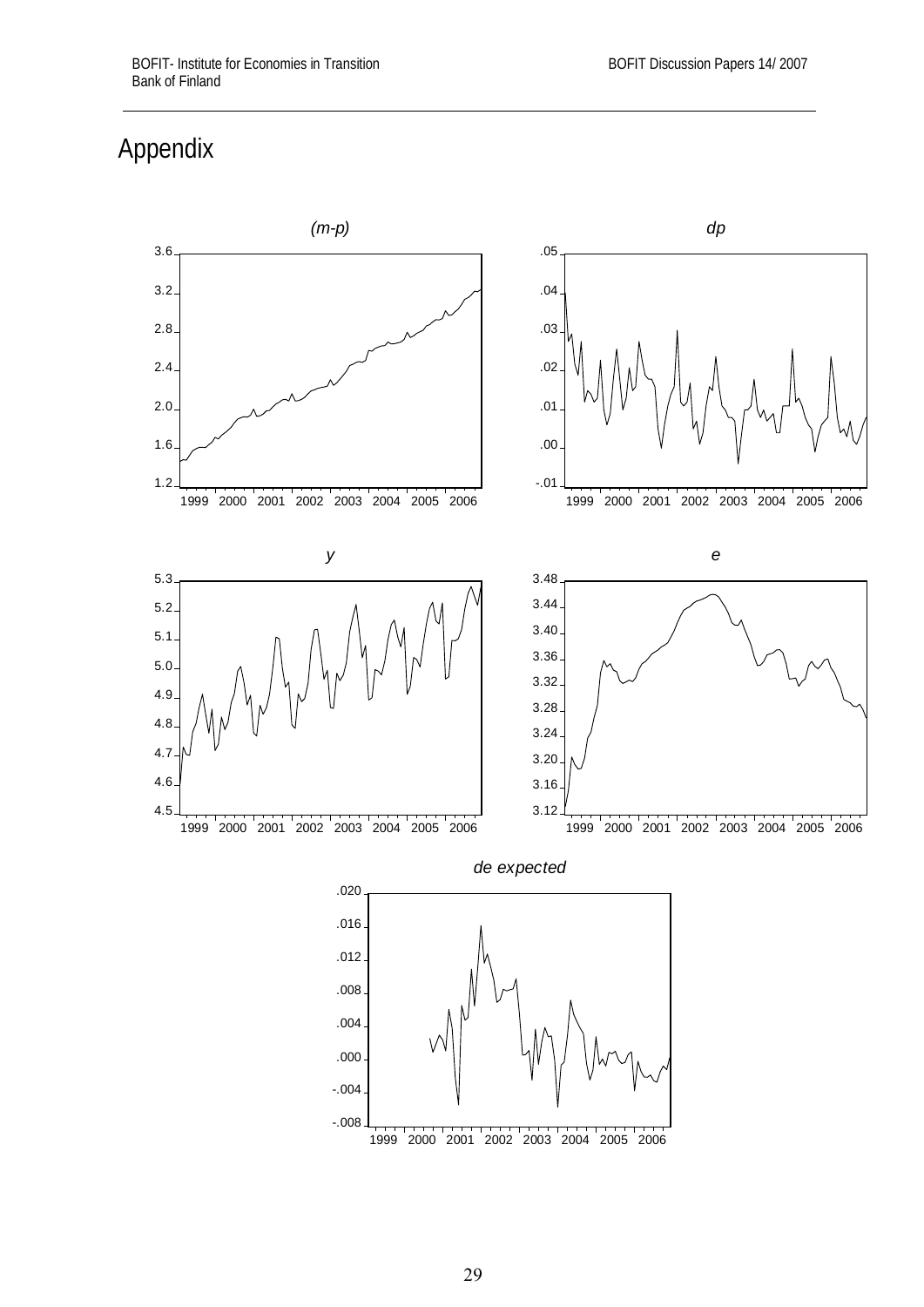# BOFIT Discussion Papers http://www.bof.fi/bofit

| 2007 | No <sub>1</sub> | Yuging Xing: Foreign direct investment and China's bilateral intra-industry trade with Japan and the US                 |
|------|-----------------|-------------------------------------------------------------------------------------------------------------------------|
|      | No 2            | A.A. Peresetsky, A.M. Karminsky and S.V. Golovan: Russian banks private deposit interest rates and<br>market discipline |
|      | No <sub>3</sub> | Barry Harrison and Yulia Vymyatnina: Currency substitution in a de-dollarizing economy: The case of<br>Russia           |
|      | $\rm No~4$      | Jesús Crespo Cuaresma and Tomas Slacik: An "almost -too-late" warning mechanism for currency crises                     |
|      | No <sub>5</sub> | Andrei V. Vernikov: Russia's banking sector transition: Where to?                                                       |
|      | No 6            | Alicia García-Herrero and Tuuli Koivu: Can the Chinese trade surplus be reduced through exchange rate                   |
|      |                 | policy?                                                                                                                 |
|      | No 7            | Nienke Oomes and Katerina Kalcheva: Diagnosing Dutch disease: Does Russia have the symptoms?                            |
|      | No 8            | Iikka Korhonen and Tuuli Juurikkala: Equilibrium exchange rates in oil-dependent countries                              |
|      | No <sub>9</sub> | Balázs Égert and Carol S. Leonard: Dutch disease scare in Kazakhstan: Is it real?                                       |
|      | No $10$         | Mikael Mattlin: The Chinese government's new approach to ownership and financial control of strategic                   |
|      |                 | state-owned enterprises                                                                                                 |
|      | No 11           | Aaron Mehrotra and Jouko Rautava: Do sentiment indicators help to assess and predict actual                             |
|      |                 | developments of the Chinese economy?                                                                                    |
|      |                 | No 12 Pertti Haaparanta and Tuuli Juurikkala: Bribes and local fiscal autonomy in Russia                                |
|      |                 | No 13 Ian Babetskii and Nauro F. Campos: Does reform work? An econometric examination of the reform-growth              |

 puzzle No 14 Iikka Korhonen and Aaron Mehrotra: Money demand in post-crisis Russia: De-dollarisation and re-monetisation